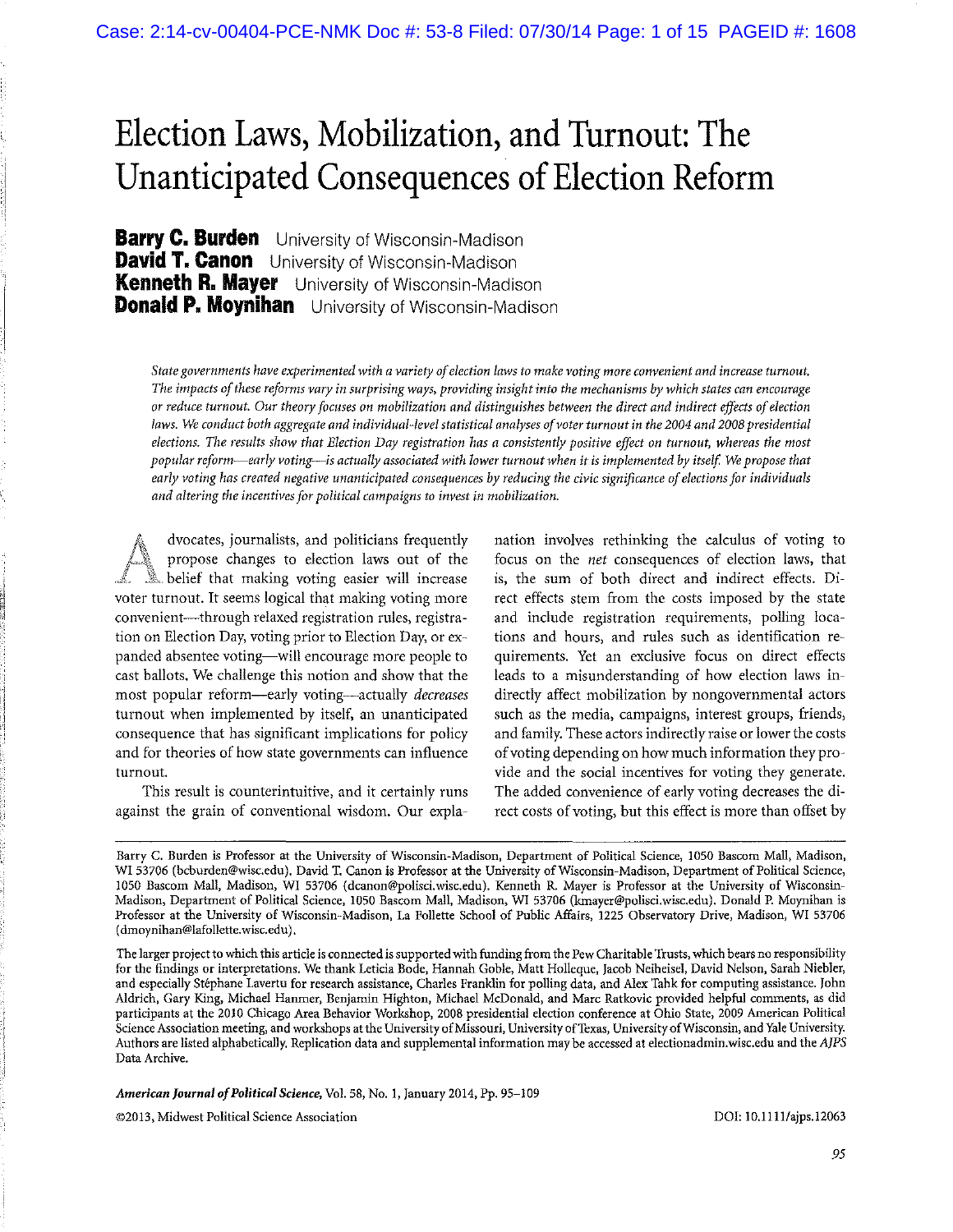'I

*BARRY* C. *BURDEN, DAVID T. CANON, KENNETH R. MAYER, AND DONALD P. MOYNIHAN* 

a reduction in mobilization efforts, resulting in lower net turnout.

Our study begins by analyzing prior research on state election laws, turnout, and mobilization. We then offer a theory of voter turnout that illuminates how combinations ofElection Day registration (EDR), same-day registration (SDR), and early voting shape voting costs directly and indirectly through nongovernmental actors. Empirically, we address possible interactions by classifying all of the potential permutations and estimating separate effects for each. Our key models analyze cross-sectional individual and aggregate data from the 2004 and 2008 presidential elections. The results demonstrate that, on their own, EDR increases turnout, and early voting decreases it. Combining the two offsets the negative effect of early voting. We conclude by discussing the broader implications of the findings for future research on election reform and mobilization.

# Previous Research

Reforming the voting process to increase turnout has been along-standing goal in both the academic and policymaking communities.<sup>1</sup> Until recently, these efforts focused on reducing the costs of voting by making registration easier and voting more convenient. The most commonly proposed reforms have been EDR, SDR, and especially early voting.2 Here we provide working definitions for each term and set out what is known from existing research.

**Election Day registration** permits eligible voters to both register and vote on Election Day. This should increase turnout by eliminating the need for two separate actions: registering in advance and then casting a ballot at a later date. Thirty years ago, Wolfinger and Rosenstone noted, "[r]egistration is usually more difficult than voting, often involving more obscure information and a longer journey at a less convenient time, to complete a more complicated procedure. Moreover, it must usually be done before interest in the campaign has reached its peak" (1980, 61). EDR lowers the cost of voting by combining the separate steps of registering and voting into "one essentially continuous act" (Wolfinger, Highton, and Mullin 2005, 3) and permits voters to register at the last moment when interest is highest.<sup>3</sup> It thus circumvents the registration closing date that would otherwise disenfranchise recent movers and others who fail to register in advance (Hershey 2009; Highton 2004; Squire, Wolfinger, and Glass 1987; Timpone 1998).

A consistent line of research has confirmed that EDR increases turnout. Estimates of the overall turnout effects of EDR range from three to seven percentage points in presidential elections (Brians and Grofman 2001; Fenster 1994; Hanmer 2009; Knack 2001; Neiheisel and Burden 2012; Rigby and Springer 2011). Highton summarizes the impact ofEDR on voter turnout as "about five percentage points" (2004, 509).

**Early voting,** as we define it, constitutes practices that permit voters to cast ballots without excuse prior to Election Day. Early voting has more than quadrupled since the early 1990s, increasing from 7% of all votes in 1992 to over 30% in 2012. Now more than half of the states allow early voting in some form. The popularity of early voting and decrease in the importance of the traditional Election Day has led observers of election practices to conclude that the "United States is in the midst of a revolution in voting" (Fortier 2006, 1).

Although early voting policies take different forms, they all eliminate the need for the voter to appear at a polling place on Election Day. These practices include no-excuse absentee voting, voting by mail, and in-person early voting (Fortier 2006; Gronke et al. 2008). There is additional variation in where people vote: in-person early voting may take place either at central election offices or at dispersed voting centers in locations such as shopping malls or libraries. In some states, voters must provide a justification before receiving absentee ballots, with wide variation in the stringency of the justifications. We code states with "no excuse" absentee voting or permanent absentee voting (which allows voters to request absentee ballots for all elections, and the ballot is automatically sent) as early voting states.

Research on the turnout effects of early voting has produced mixed results. Gronke, Galanes-Rosenbaum, and Miller (2007), for example, concluded that early voting had no effect on turnout in national elections between 1980 and 2004. Aside from the special case of exclusive voting by mail, none of the early or absentee voting laws they studied boosted turnout in either presidential or midterm elections.4 Other studies also

<sup>1</sup> Lijphart (1997) also suggested proportional representation, and even compulsory voting, as mechanisms for raising turnout.

<sup>2</sup>Voter identification laws are also making their ways across the states, although their goal is generally not increasing voter participation. The analysis below provides more insights on how voter ID might affect turnout.

<sup>&</sup>lt;sup>3</sup>The EDR reform spread in several waves. See Hanmer's (2009) comprehensive analysis of EDR for a review of the history and reasons for adoption.

<sup>4</sup>Previous research also shows a positive effect of vote-by-mail (Karp and Banducci 2001; Magleby 1987; Southwell and Burchett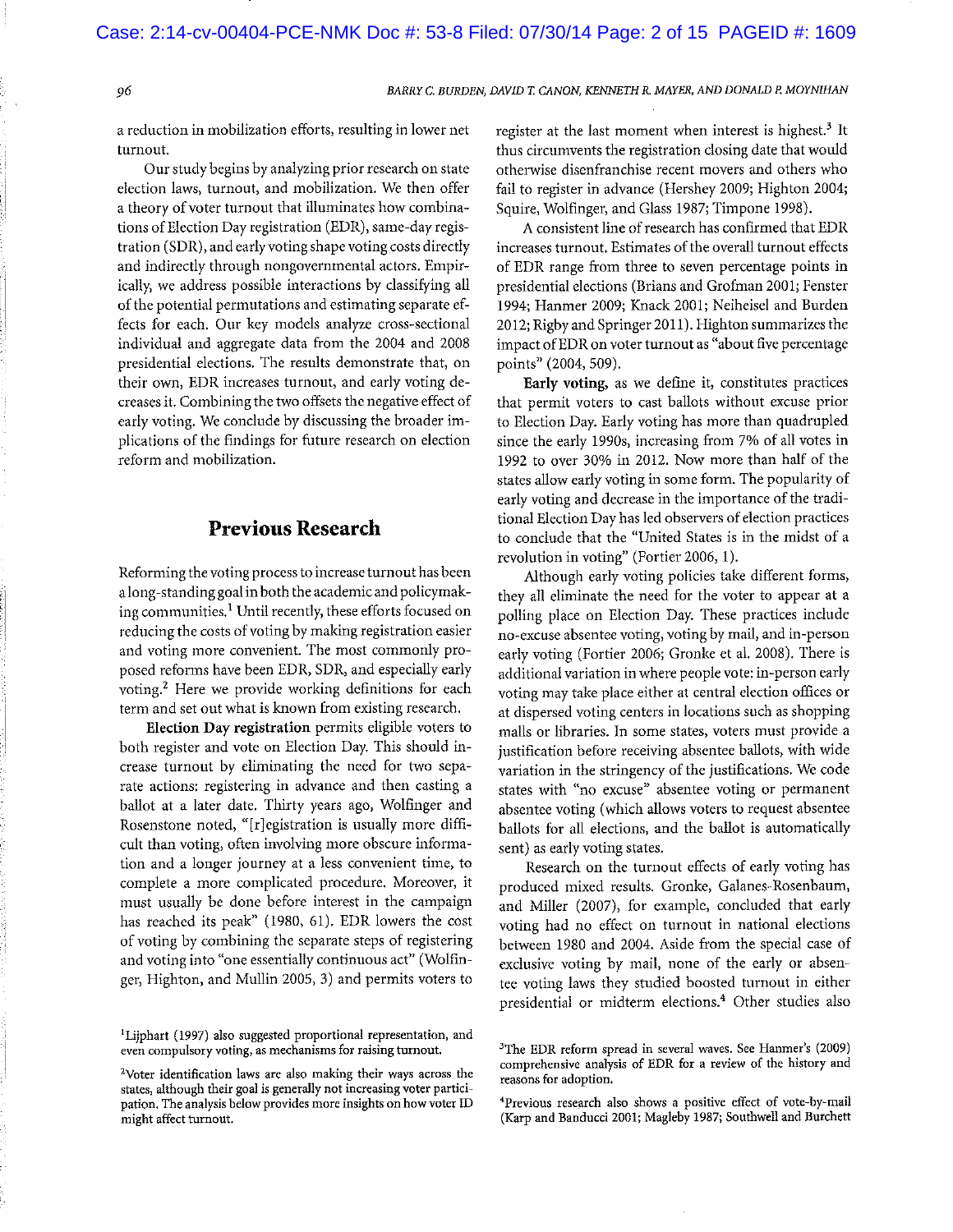ELECTION LAWS, MOBILJZATJON, AND TURNOUT

found little relationship between early voting and turnout (Fitzgerald 2005; Gronke et al. 2008; Oliver 1996; Primo, Jacobsmeier, and Milyo 2007; cf. Wolfinger, Highton, and Mullin 2005).<sup>5</sup>

Finally, we consider same-day registration, which we define as a practice that permits people to both register and vote in a single act prior to Election Day. SDR is essentially the marriage of EDR and early voting. It thus reduces the potential inconvenience of having to vote on a specific election day, eliminates the registration closing date, and permits "one-stop shopping." Despite its widespread use, we know of no studies that have analyzed SDR's direct effects on turnout. As we will show, including SDR in turnout models alters the inferences drawn about the effects of early voting.

# Election Laws as Turnout Mechanisms

We theorize that the costs of voting come in two types. They can be imposed *directly* through the legal framework of the voting process itself, which is controlled by the state. But an exclusive focus on these direct effects misses the importance of the *indirect* effects of laws as they are mediated through the mobilization efforts that occur outside of the state's purview (Oliver !996; Rosenstone and Hansen 1993). It is relatively easy to envision how changes in election laws will shape direct legal burdens on voters, but it is harder to predict how changes may indirectly affect how nonstate actors alter their own mobilization efforts. The total net cost of voting includes both legal hurdles and the degree of underwriting provided by extragovernmental actors.

Theory suggests that election laws should have the largest impact on voters who are on the turnout bubble, that is, neither highly likely to vote nor to abstain (Highton 2004). Citizens who are almost certain to cast a ballot will not be affected by marginal changes in the rules; they will vote regardless. Similarly, low-likelihood voters may simply be beyond the reach of any voting reforms. For people near the voting threshold, it is axiomatic that small changes have the highest likelihood of turning

5Giammo and Brox (20 10) find a short-term positive effect followed by a long-term negative effect. Others find negative effects only in particular model specifications (Leighley and Nagler 2009).

nonvoters into voters, or vice versa (Hanmer 2009). Although this point may be obvious, the implications are less so. Through this lens, we can distinguish between voting reforms that bring in new voters and therefore increase turnout from those reforms that simply provide alternative opportunities for voters who would cast a ballot under almost any set of rules.

*97* 

To use Berinsky's (2005) classification, reforms can either *stimulate* new voters or *retain* existing voters. Stimulation is usually thought to happen via the strategic mobilization efforts of campaigns that engage in a media blitz as Election Day approaches. But our theoretical view conceives of mobilization as more than the efforts of campaign or party elites whose primary interest is in winning elections. Stimulation also arises nonstrategically from many informal sources: the local media that cover elections; intentional or unintentional recruitment by family, acquaintances, and coworkers who arc discussing the election; and the sheer visibility of polling places and other Election Day activities. This approach broadens the standard definition of electoral mobilization to include informal recruitment (Verba, Schlozman, and Brady !995), inadvertent reductions in information costs, and social incentives for voting.

Some scholars have speculated that a loss of the "civic day of election" could lower turnout (Fortier 2006; Thompson 2004). Traditional Election Day is a social event as well as a political one. For at least some voters, what gets them to the polls is the stimulation of the day's news, observation of activities at polling places, and conversations with friends and neighbors. Local news coverage, discussions with peers, and Election Day activities all help spur turnout by providing information about candidates and the process of voting, introducing some normative pressure to vote, and enhancing the social benefits of taking part in a collective enterprise. When these activities are diluted, or at least redistributed over time, so is the stimulating effect, particularly for the peripheral voter.

Early voting provides convenience to regular voters, particularly those already registered, and thus is better at retention than stimulation. It turns a large-scale social activity that once took place on a single election day into a weeks-long process that diffuses public visibility. EDR overcomes the screening effects of the closing date of registration and stimulates new voters by concentrating energy on a single election day. Crucially, it does so without robbing Election Day of its stimulating effects, and it most likely *increases* the impact of Election Day stimulation. This is supported by research suggesting that the face-to-face interactions that mark Election Day voting create social capital and draw potential

<sup>2000),</sup> but these studies have largely been confined to Oregon and Washington. Kousser and Mullin (2007) estimate that a shift to vote-by-mail in California would result in a 3-point drop in turnout. We do not study vote-by-mail directly but account for it by including dummy variables for Oregon and Washington.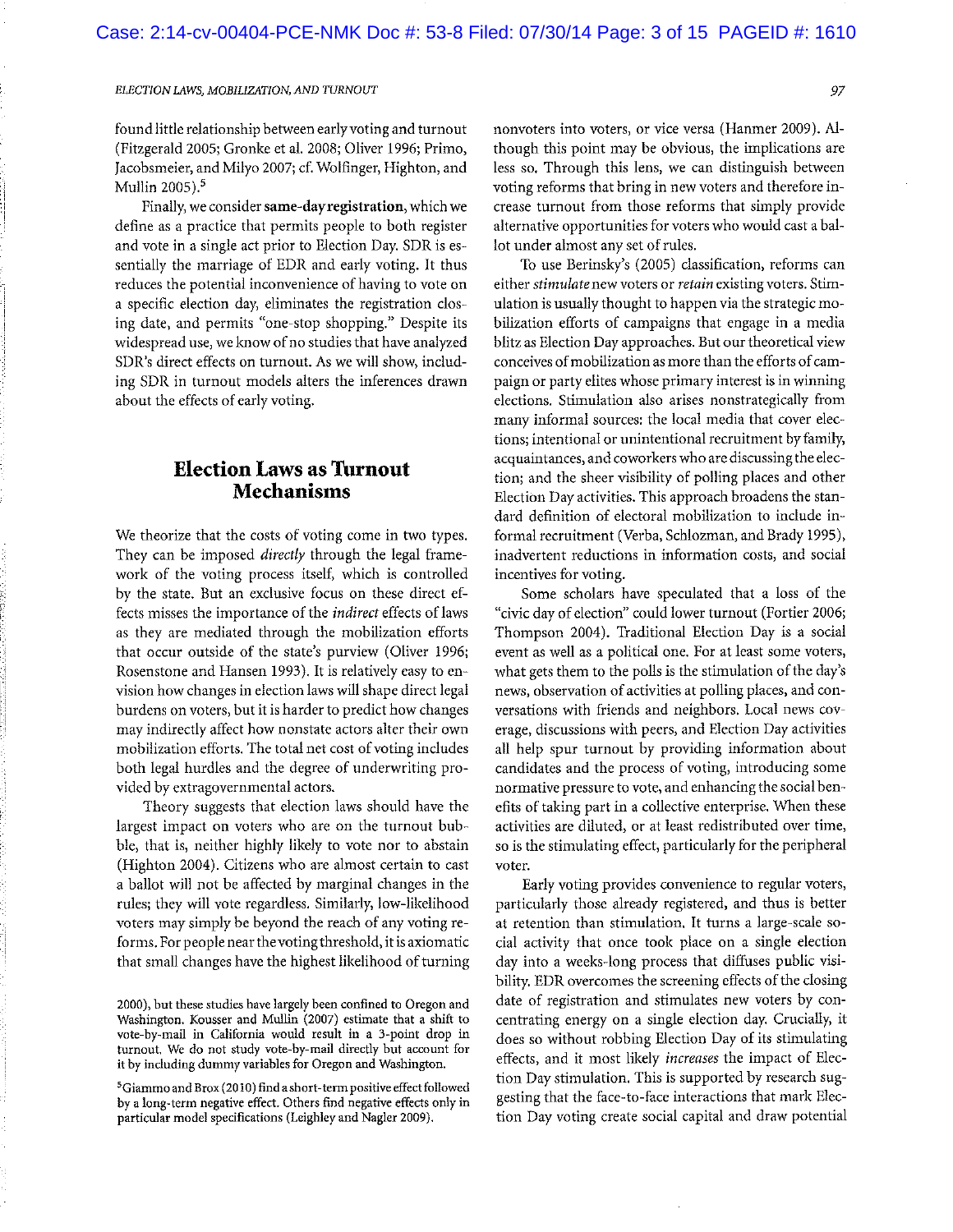#### 98

*BARRY* C. *BURDEN, DAVID T. CANON, KENNETH R. MAYER, AND DONALD P, MOYNIHAN* 

voters to the polls (Arceneaux, Kousser, and Mullin 2012; Fortier 2006; Funk 2010; Kropf, Swindell, and Wemlinger 2009; Thompson 2004). Field experiments demonstrate that turnout is increased by the presence of community festivals (Addonizio, Green, and Glaser 2007) and when voting habits may be publicized to neighbors (Gerber, Green, and Larimer 2008; Panagopoulos 2010). Arceneaux, Kousser, and Mullin (2012) find that traditional get-out-the-vote (GOTV) efforts have a larger turnout effect for those who vote at their polling place on Election Day rather than through the less socially visible process of voting by mail. Rolfe's (2012) emphasis on the social rather than individual roots of voter turnout helps us understand these experimental effects. For Rolfe, voting is primarily a social act in which a person's decision to vote is conditional on the turnout of others. People embedded in broader social networks with more mobilizing agents are thus more likely to be prodded to vote (see also Bond et al. 2012). Coupled with our argument about the free information that Election Day provides, all of this recent research is compatible with our theory about the importance of concentrating activity on a single election day.

By offering more days on which to vote, early voting lowers the direct costs of voting, but mostly as a convenience for those who were already planning to vote. Registration statistics confirm this effect: in the states that had early voting and SDR in 2008, 3.6 million same-day registration applications were filed; of those, only 963,144 (or about 27%) were new voters added to the registration rolls for the first time.<sup>6</sup> Early voting almost certainly brings out some new voters who would have difficulty making it to the polls on Election Day (the direct effect), but it more than offsets this increase by dissipating the energy of Election Day over a longer period of time and reducing mobilization (the indirect effect).

Precisely how does this occur? Political campaigns strategically consider the political environment as they choose to invest resources to mobilize voters. Partisan contacts, direct mail, phone calls, leafleting, and mass media (Green and Gerber 2008), levels of competition and campaign spending (Jackson 1997, 2002), campaign advertising (Freedman, Franz, and Goldstein 2004),<sup>7</sup> campaign yard signs (Panagopoulos 2009), texts (Strauss and Dale 2009), party transfers to states, and campaign visits by presidential candidates (Holbrook and McClurg 2005) all have an impact on turnout. Campaigns may draw down their mobilization efforts when they have already brought in large numbers of early voters; there may be less advertising or fewer efforts to organize Election Day activities. When much of the eligible population has already voted in advance of Election Day, there is less payoff for continued get-out-the-vote activities. If this reduced activity in high early-voting states is not counterbalanced by the increased convenience of voting prior to the election, the net effect will be negative. To the degree that using mass media to contact potential voters is inefficient (Krasno and Green 2008), it becomes even more so when many likely voters have already cast their ballots. Evidence from television advertising data shows that campaign stimulation responds precisely in the ways our argument suggests (see Figure A1 in the supplemental information). The volume of ads is lower in states With early voting, and the ramp-up of ads before Election Day is also less steep in these states.

Rather than building up to a frenzied Election Day in which media coverage and interpersonal conversations revolve around politics, early voting makes voting a more private and less intense process. Social pressure is less evident, guidance on how and where to vote is less handy, and the prospect of positive social interactions at the polls is decreased. These reductions in stimulation-both strategic and nonstrategic mobilization-are greater than the modest positive benefits of additional convenience that accrue largely to those who would vote in any case. Early voting thus stands in stark contrast to EDR, which eliminates the need to register before the campaign reaches maximum intensity and keeps the focus of social and political activity on a single day. Election Day is abuzz with discussion, media coverage, and last-minute contacts from parties and candidates, factors that can exert a mobilizing impact on a wider group of potential voters in EDR states.

Combinations of laws necessarily blend direct and indirect forces. We hypothesize that the depressive effects of early voting may be overcome if it is paired with EDR, SDR, or both. Although it adds convenience, a primary limitation of early voting by itself is that it fails to circumvent registration dosing dates, which screen out voters who do not register in advance. SDR and especially EDR eliminate this problem by offering one-stop shopping and allowing individuals who become interested late in the campaign to be mobilized into voting. The positive turnout effects of EDR have already been demonstrated in the literature. Our main theoretical contention is that early voting alone decreases turnout, but that EDR and SDR have the potential to offset that effect.

<sup>6</sup>The Election Assistance Commission (EAC) collected data on SDR for the first time in 2008; the EAC defines SDR as "registering to vote on the same day in which a vote may be cast" (2009a, 2009b).

<sup>7</sup>But see Huber and Arceneaux (2007) and Krasno and Green (2008) for evidence that campaign ads have little influence on turnout.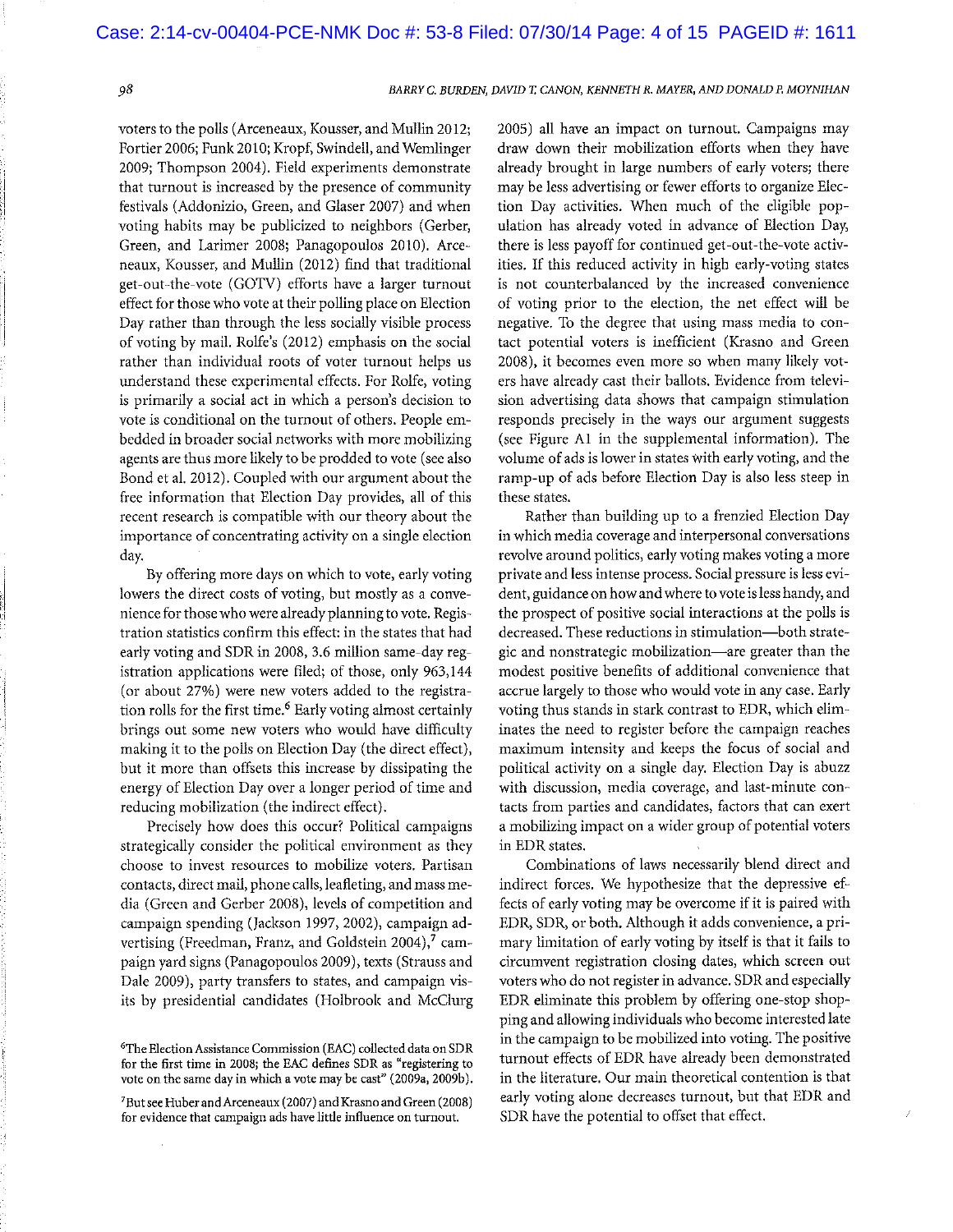*ELECTION LAWS, MOBILIZATION, AND TURNOUT* 



FIGURE I Early Voting and Turnout in the States in 2008

*Note: Dotted regression line represents all states. Solid regression* line omits OR and WA.

The idea that making voting easier will reduce turnout is certainly counterintuitive. To establish the plausibility of the argument, we begin with Figure 1, which plots overall state-level voter turnout in the 2008 presidential election against the percentage of votes cast early, using data from the Current Population Survey. The negative relationship is clear: higher early voting rates are associated with lower overall turnout. The dotted line is the bivariate regression line; the solid line is the regression with Washington and Oregon omitted (as they have unique mail-in-balloting rules), In both cases, the slope is negative and statistically significant.

This bivariate analysis is only a starting point, as it neither captures the complexity of the relationships nor accounts for the control variables that must ultimately be included. But the clarity of the relationship certainly hints that early voting does not increase voter participation. In the next section, we provide more precise specifications of election laws and empirical techniques for estimating the net effects of these laws on voter turnout.

# Data and Methods

The first step in analyzing the effect of election laws on turnout is classifying states according to their laws. We

FIGURE 2 Combinations of EDR, SDR, and Early Voting in 2008



have theorized that each specific election practice will have an independent effect, but that different combinations will have distinct effects. Many states adopt multiple reforms, so each distinct combination must be evaluated. The range of terminologies and practices across the states produces the equivalent of 50 different election administration systems; we reduce this variety down to the variation in three key laws. Using the definitions we set out above, we coded each state's laws in both the 2004 and 2008 presidential elections.

Figure 2 is a Venn diagram displaying the different voting rules and combinations in place in 2008. There are 35 states employing one of the five possible permutations of early voting, EDR, and SDR; the 15 states that have none of the three practices-which have no forms of convenience voting—are not shown.<sup>8</sup> The most common approach, used by 18 states, allows early voting but still requires preregistration. We classify 11 states as having EDR and another overlapping 11 having SDR The supporting information provides more information on our coding of states.

There are seven theoretically possible configurations of EDR, SDR, and early voting: (1) EDR alone, (2) SDR alone, (3) early voting alone, (4) EDR and SDR, (5) EDR and early voting, (6) SDRand early voting, or (7) all three. Because SDR requires early voting, there are no states with just SDR or a two-way combination of SDR and EDR. As a result, there are only five actual combinations, each of

<sup>&</sup>lt;sup>8</sup> Also omitted are Oregon and Washington, both of which essentially mandate voting by mail, and North Dakota, which officially has no voter registration.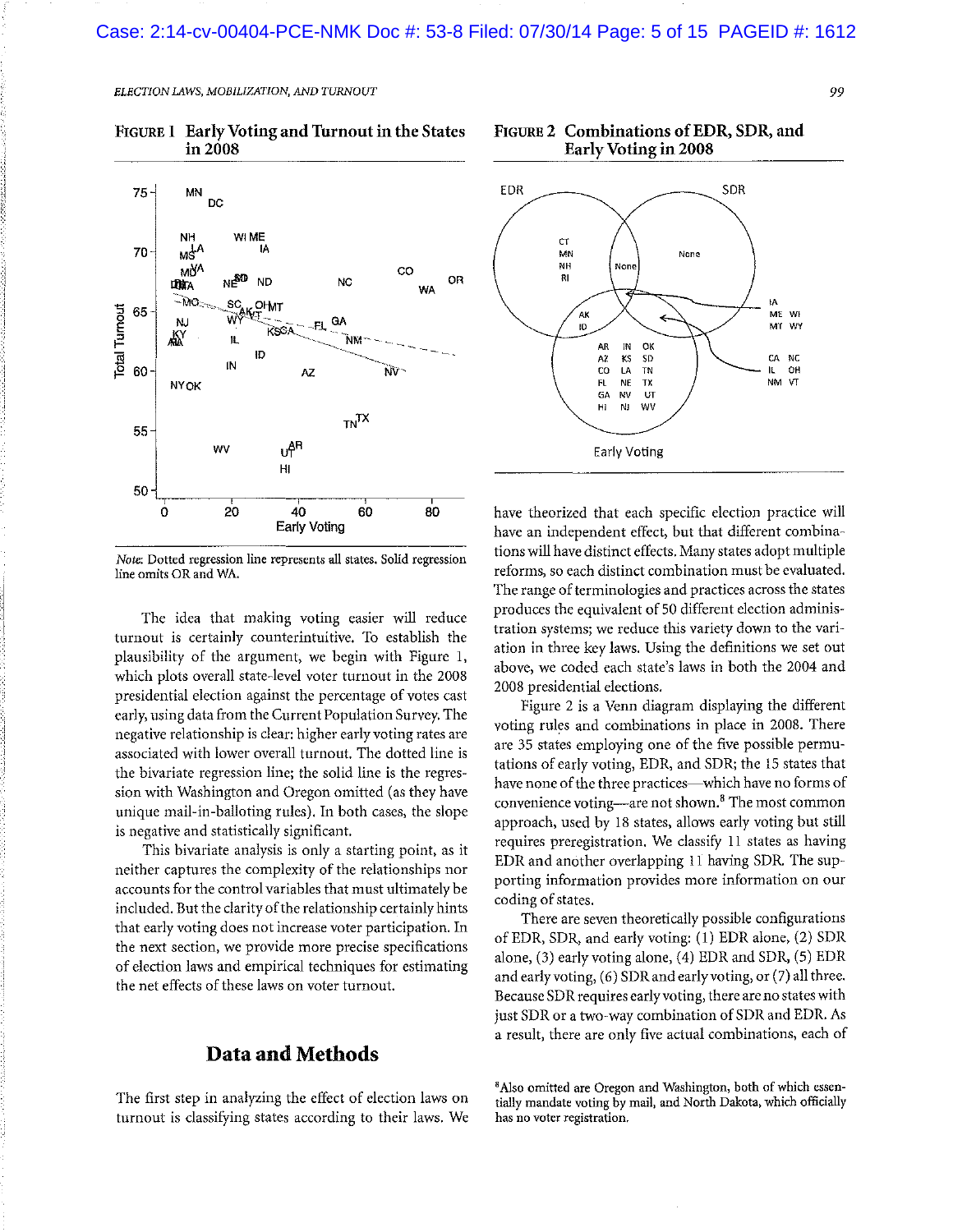:I H

I

100 *BARRY* C. *BURDEN, DAVID* T. *CANON, KENNETH R, MAYER, AND DONALD P. MOYNIHAN* 

which we will compare to a baseline of states that have none of these electoral practices.<sup>9</sup>

To determine the effects of these laws on turnout, we analyze two types of data from the 2004 and 2008 presidential elections: county-level election returns and individual data from the Current Population Survey (CPS) November 2004 and 2008 Voting and Registration Supplements. The CPS, a common dataset in voting analysis, is a large-scale sample survey normally used to analyze labor-force data. In November of election years, most questions in the voting battery have between 60,000 and 90,000 valid observations based on interviews with U.S. citizens of voting age. All of our datasets have large sample sizes, an advantage that allows us to make careful comparisons among the states in each section of Figure 2 and to include a wide range of control variables. Analyzing two election years guarantees that the findings are not due to a specific candidate or campaign.

Before we turn to the actual estimates, we consider the potential for endogeneity in our cross-sectional individual- and county-level analyses. Hanmer (2009) and others have challenged observational studies of turnout effects, arguing that election laws are endogenous, and that as a consequence, the most commonly used research methods and statistical techniques produce biased results. The problem is that we cannot directly observe the quantity in which we are most interested: how an individual's behavior changes if the voting rules faced change from no early voting to early voting (or vice versa). Instead, we draw an inference about the impact that early voting has on an individual's likelihood of voting based on the behavior in early voting and no nearly voting states. If election laws are endogenous—if, for example, a state adopted early voting or EDR because turnout was low and legislators wanted to enact laws that would increase turnout, the laws would not be exogenous and our inferences would be biased.

We believe these concerns must be taken seriously, but we do not see them as undermining our conclusions about early voting. First, the universe of states that have adopted different mixes of election reforms is now large and diverse, making it more difficult to make causal arguments about why states adopted any particular package of reforms. In the case of early voting, the states that apply it are so heterogeneous that it seems reasonable to assume that the practice is exogenous, at least in terms of unobserved variables that correlate with turnout. 10 Some states adopted early voting by legislation, others by administrative decision, and yet others by ballot initiative.

Second, we control for variables that might cause a spurious relationship between election laws and turnout. For example, if states with more educated populations or more competitive elections happen to have higher turnout and more convenient election laws, controlling for all of these covariates in a multivariate analysis will leave only the residual effects of the laws themselves to be picked up by our election-system variables. Our rich datasets permit inclusion of a wide array of controls, and we also adjust the standard errors to account for clustering of observation by state (Erikson and Minnite 2009; Primo, Jacobsmeier, and Milyo 2007). This conservative approach allows that observations within a statewhether we are speaking of individuals or counties-are not independent of one another. Moreover, we estimate relationships at both the individual and aggregate levels. This approach combines the strengths of each approach, making us more confident when the findings are consistent across models.

Finally, to address the issue empirically, we conduct several additional analyses conducted to verify the robustness of our key results. These extensions, which include statistical matching, dose response, and differencein-difference models, should be less subject to potential endogeneity concerns, and all point to similar conclusions about the. negative impact of early voting.

# Individual-Level Regression Analysis

Our individual-level analysis of the likelihood of voting draws on the Voting and Registration Supplement Files of the CPS for both 2004 and 2008. We use a larger number of independent variables than most other models

<sup>&</sup>lt;sup>9</sup> An alternative approach would be to create dummies for the three laws (EDR, SDR, and early voting) and interaction terms for each combination for a total of three direct effects, three two-way interactions, and one three-way interaction. After summing various combinations of coefficients to get total effects, the results from the two approaches should be identical. We opt for the five indicators because they offer a simpler and more immediate interpretation. They may also be handled as dichotomous treatments in a matching analysis, which we employ as an additional test.

<sup>&</sup>lt;sup>10</sup>Early voting is permitted in the South (Georgia, Louisiana, Tennessee, Texas, Florida, North Carolina), the Northeast (Maine, Vermont, New Jersey), the Midwest (Iowa, Wisconsin, Illinois, Indiana, Ohio), the Southwest (Arizona, New Mexico, Colorado, Nevada), and the Far West (California, Hawaii). Early voting exists in states that have traditionally high turnout (Wisconsin, Alaska, Maine) and in states with traditionally low turnout (Nevada, Arizona, Georgia). Some states with traditionally high turnout levels *do not* have early voting (Minnesota, Connecticut, New Hampshire). In short, it is difficult to imagine a common political culture in early voting states that also produces high (or low) levels of turnout.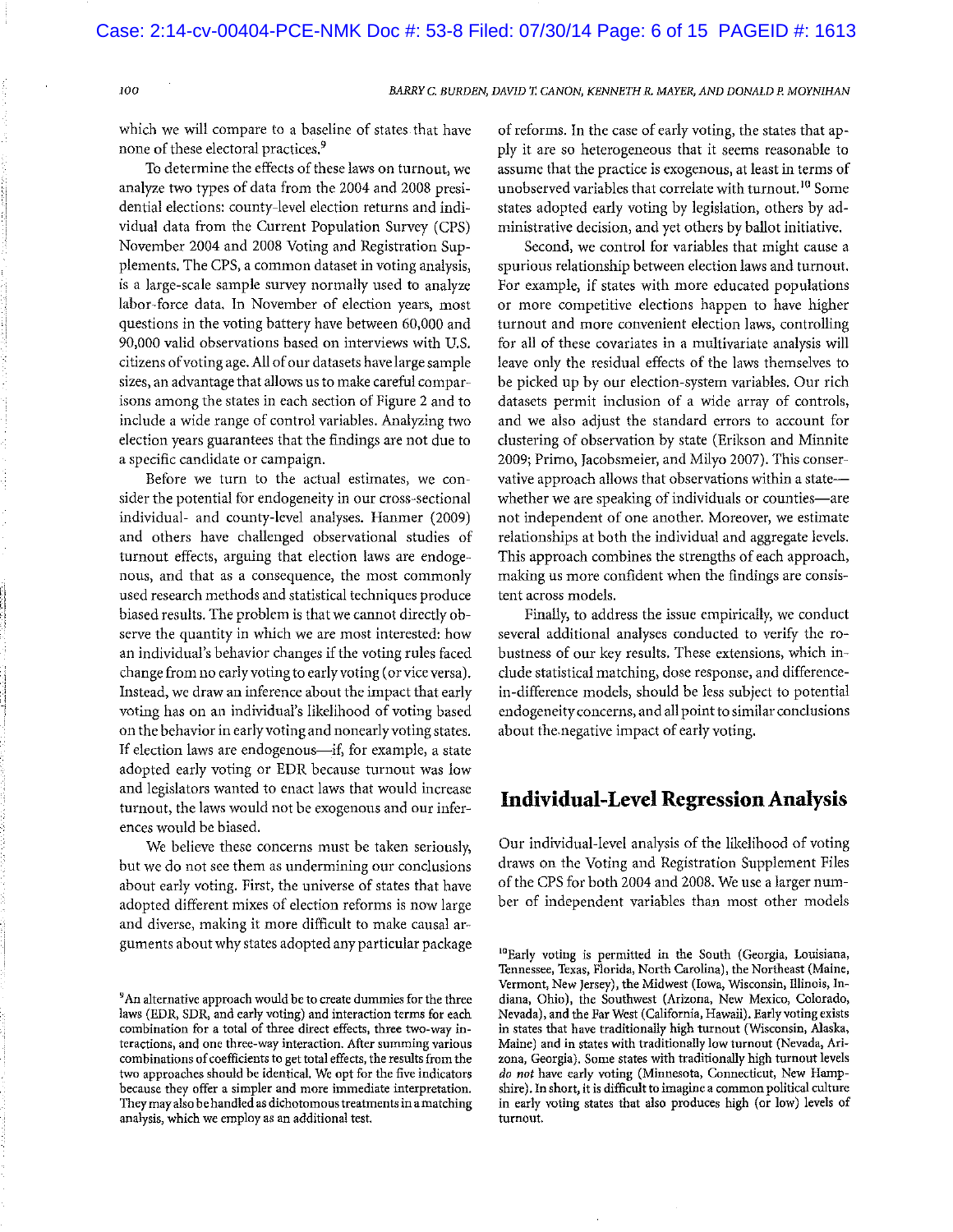#### ELECTION LAWS, MOBILIZATION, AND TURNOUT 101

of turnout.<sup>11</sup> Alvarez, Bailey, and Katz describe the **TABLE 1 Logit Estimates of Election Laws on**<br>"canonical model of voter turnout using CPS data" (2011. **Individual Turnout** "canonical model of voter turnout using CPS data" (2011, 28) as using age, residence in a southern state, education, 2008 2008 2004<br>income, squared values of age and education, and nonwhite as independent variables (see also Wolfinger and Rosenstone 1980). In addition, the CPS includes a wide range of plausible and theoretically justifiable turnout covariates, including questions on length of residence, gender, marital status, racial identity, whether a respondent is a natural-born citizen or naturalized, the year of entry into the United States (if naturalized), and whether a respondent's voting status is self-reported or reported by proxy.<sup>12</sup> We err in the conservative direction by including this additional information. We include variables describing the five possible combinations of early voting, SDR, and EDR, as well as separate dummy variables for other election laws, indicators for North Dakota, Oregon, and Washington, and a measure of campaign competitiveness. Campaign competitiveness is the difference between the final preelection poll standings of the two major party nominees, a summary measure taken from Pollster.com. To ease the interpretation of the competitiveness variable, we compute this variable as  $100 - |$ Democratic% - Republican%!, so that higher values indicate a more competitive campaign environment.

~·J

<sup>12</sup>Because they are ineligible to vote, noncitizens are not included  $(0.058)$  (.084) in this CPS sample. (Continued) (Continued)

| ncome, squared values of age and education, and non-                                                                                             |                              | zuus        | <b>ZUU4</b> |
|--------------------------------------------------------------------------------------------------------------------------------------------------|------------------------------|-------------|-------------|
| vhite as independent variables (see also Wolfinger and                                                                                           | <b>Early Voting</b>          | $-.180***$  | $-.134***$  |
| dosenstone 1980). In addition, the CPS includes a wide                                                                                           |                              | (.058)      | (.062)      |
| ange of plausible and theoretically justifiable turnout co-                                                                                      | Early Voting $+$ SDR         | .008        | $-.048$     |
| ariates, including questions on length of residence, gen-                                                                                        |                              | (.048)      | (.089)      |
| ler, marital status, racial identity, whether a respondent                                                                                       | Early Voting + EDR           | $-.069$     | .057        |
| s a natural-born citizen or naturalized, the year of en-                                                                                         |                              | (.128)      | (.116)      |
| ry into the United States (if naturalized), and whether a                                                                                        | Early Voting $+$ EDR $+$ SDR | 134         | $.317***$   |
| espondent's voting status is self-reported or reported by                                                                                        |                              | (.082)      | (.081)      |
| proxy. <sup>12</sup> We err in the conservative direction by including                                                                           | <b>EDR</b>                   | $.191*$     | .157        |
| his additional information. We include variables describ-                                                                                        |                              | (.092)      | (.166)      |
| ng the five possible combinations of early voting, SDR,                                                                                          | Other Election Laws          |             |             |
| ind EDR, as well as separate dummy variables for other                                                                                           | 30-Day Registration Close    | $-.124**$   | $-.110*$    |
| lection laws, indicators for North Dakota, Oregon, and                                                                                           |                              | (.049)      | (.063)      |
| Vashington, and a measure of campaign competitiveness.                                                                                           | ID Requirement               | .009        | .021        |
| Campaign competitiveness is the difference between the                                                                                           |                              | (.062)      | (.077)      |
| inal preelection poll standings of the two major party                                                                                           | Demographics                 |             |             |
| nominees, a summary measure taken from Pollster.com.                                                                                             | Education                    | $.600***$   | $,625***$   |
| To ease the interpretation of the competitiveness vari-                                                                                          |                              | (.021)      | (.022)      |
| ble, we compute this variable as 100 -  Democratic%                                                                                              | African American             | $.719***$   | $.400***$   |
| - Republican%), so that higher values indicate a more                                                                                            |                              | (061)       | (.066)      |
| competitive campaign environment.                                                                                                                | Hispanic                     | $-.049$     | $-.112***$  |
| The logit results, reported in Table 1, show that in-                                                                                            |                              | (.102)      | (.039)      |
| dividuals are more likely to vote in states with only EDR                                                                                        | Self-Reported Vote           | $.823***$   | $.643***$   |
| and less likely to do so in states with only early voting. The                                                                                   |                              | (.029)      | (.025)      |
| results suggest that EDR and SDR can offset the negative                                                                                         | Naturalized Citizen          | $-1.028***$ | $-1.158***$ |
| effects of early voting when the practices are combined.                                                                                         |                              | (.175)      | (.144)      |
| To facilitate interpretation of the size of the effects, Fig-                                                                                    | Naturalized 10+ Years        | .456***     | $.500***$   |
| ure 3 presents the effects translated into changes in the                                                                                        |                              | (.165)      | (.138)      |
| probability of voting, along with the 95% confidence in-                                                                                         | Married                      | $.426***$   | .490***     |
| tervals. As this dot plot shows, EDR raises the likelihood                                                                                       |                              | (.024)      | (.031)      |
| of voting by three to four percentage points (although the                                                                                       | Residence 1 Year             | $.269***$   | $.370***$   |
|                                                                                                                                                  |                              | (.035)      | (.033)      |
|                                                                                                                                                  | Income                       | $.083***$   | $.082***$   |
| <sup>11</sup> The voting item is self-reported, asking whether people voted<br>in the presidential election: respondents can answer "yes," "no," |                              | (.003)      | (.003)      |
| "don't know," "refuse to answer," or have no response recorded.                                                                                  | Female                       | $.149***$   | $.109***$   |
| Following the standard practice, we calculate overall turnout by                                                                                 |                              | (.018)      | (.013)      |
| dividing the number of "yes" responses by the total number of in-                                                                                | Age                          | $0.025***$  | $.029***$   |
| dividuals who are asked the question, counting as nonvoters those<br>who refused to answer, did not know, or did not respond. Because            |                              | (.001)      | (.001)      |
| the voting items are only asked of individuals 18 years or older, this                                                                           | Age 18-24                    | $,425***$   | $.465***$   |
| gives us an estimate of turnout as a percentage of the voting-age                                                                                |                              | (.038)      | (.039)      |
| population. Using this method, 64.9% of respondents in the CPS<br>reported voting in 2008 ( $N = 92,360$ ). This percentage is signifi-          | Age over 75                  | $-.108**$   | $-.138***$  |
| cantly higher than the actual 2008 VAP turnout, estimated at 56.8%                                                                               |                              | (.053)      | (.050)      |
| (McDonald 2009), but the CPS is one of the most accurate among                                                                                   | State Electoral Factors      |             |             |
| all election surveys. Although the overreporting phenomenon is                                                                                   | Campaign Competitiveness     | $.011***$   | .004        |
| well known, the large literature on the problem has generally con-<br>cluded that the consequences for statistical inference are minor           |                              | (.003)      | (.003)      |
| (Highton 2005).                                                                                                                                  | South                        | $-.075$     | $-.066$     |
|                                                                                                                                                  |                              | (0.00)      | (0.04)      |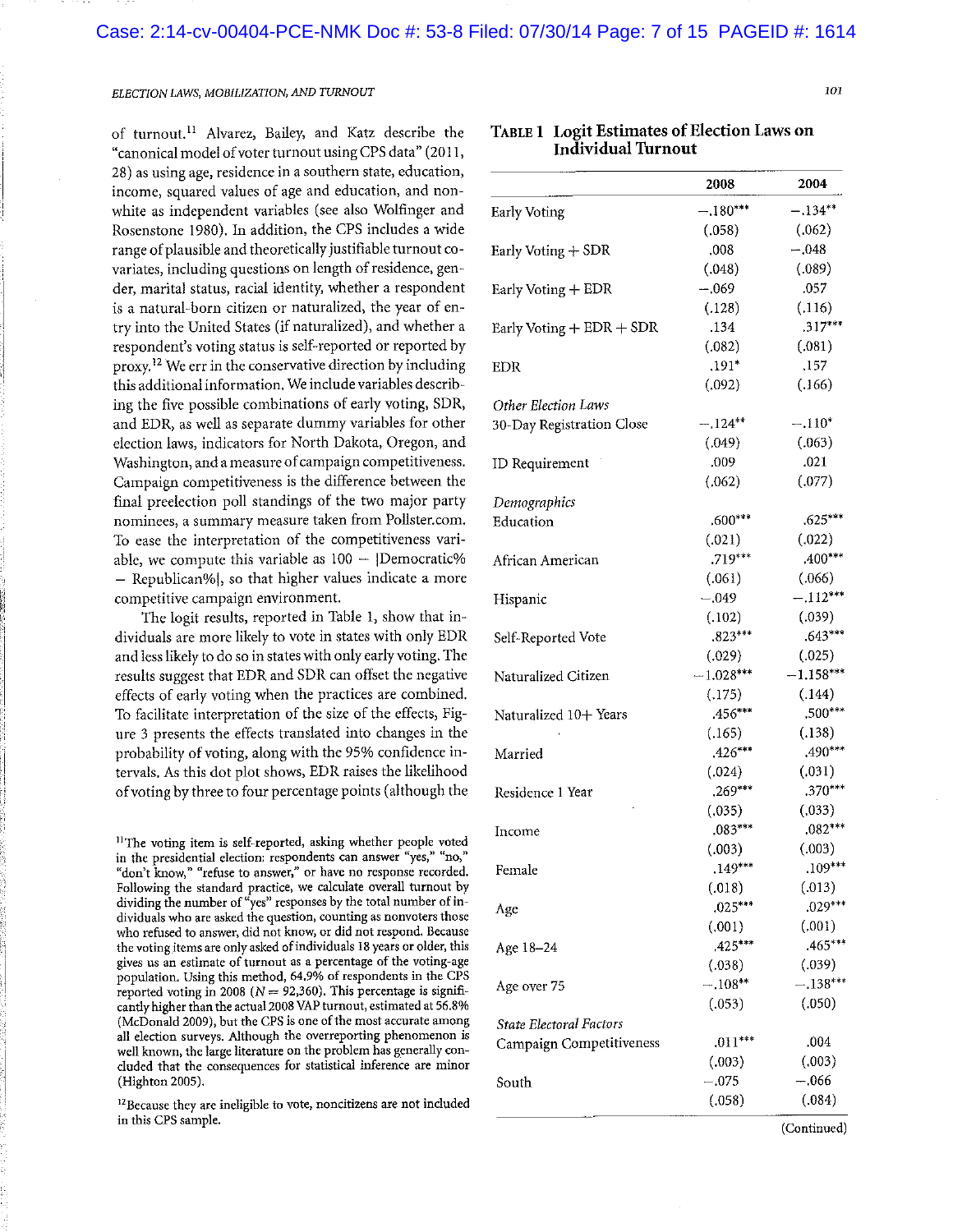*102 BARRY* C, *BURDEN, DAVID* T. *CANON, KENNETH R. MAYER, AND DONALD P. MOYNIHAN* 

|                           | 2008        | 2004        |
|---------------------------|-------------|-------------|
| North Dakota              | $-343***$   | $-.066$     |
|                           | (.081)      | (.094)      |
| Oregon                    | $.192***$   | $.444***$   |
|                           | (.045)      | (.057)      |
| Washington                | $-.021$     | .021        |
|                           | (.064)      | (.055)      |
| Constant                  | $-4.774***$ | $-4.311***$ |
|                           | (.261)      | (.234)      |
| Pseudo- $R^2$             | .146        | .150        |
| Percent Correct Predicted | 73.38       | 73.50       |
| Ν                         | 73.333      | 78,244      |

## TABLE 1 (Continued)

*Note:* Cell entries are logit coefficients with robust standard errors clustered by state in parentheses.

 ${}^*p$  < .10,  ${}^{**}p$  < .05,  ${}^{***}p$  < .01, two-tailed test.

95% confidence interval includes the zero point in 2004). The clearest finding is early voting lowers the likelihood of turnout by three to four percentage points. Other combinations have little effect.<sup>13</sup>

The many control variables behave largely as expected. In line with a long literature, formal education has a large positive effect on turnout. Income, marriage, and long-term residence also show positive effects. Age generally has a positive effect, although with a boost for the youngest individuals and a tailing off in turnout among the oldest. The self-reported vote variable is positive, suggesting that overreporting is more common when the respondent is reporting about herself. Latinos are less likely to vote, but it might be surprising that African Americans are more likely to do so. This is not unusual, however, as several studies have shown that blacks vote at a higher rate than whites once demographic disparities are taken into account (Leighley and Nagler 1992; Tenn 2005). The racial gap is larger in 2008, presumably due to black voter enthusiasm for Barack Obama's candidacy. <sup>14</sup> Finally, campaign competitiveness has a positive effect on turnout, consistent with the notion that intense campaign environments stimulate more voter participation.

14Note that if more African Americans were voting early in 2008 because of their enthusiasm for Obama, this actually stacks the deck *against* our claim that early voting drives down turnout.



#### *Note:* Dots represent predicted probabilities and lines indicate 95% confidence intervals from estimates in Table 1.

The results support the logic that early voting, by undermining the mobilizing effects of Election Day, reduces turnout. This negative effect might be offset by the convenience of early voting, but we hypothesize that early voting facilitates participation by those individuals *already likely to vote.* All else equal, we therefore do not expect the convenience of early voting to increase turnout, because early voting simply provides opportunities for these likely voters; absent early voting, they would have appeared at polling places on Election Day and voted then. To test this idea, we leverage questions in the CPS that ask respondents whether they voted, and if so whether it was on Election Day, early by mail, or early in person. The CPS marginals arc close to the national estimates of early and mail voting and thus offer a valid way to assess the effects of the different voting rules. With this information, we can construct a four-category choice variable for individuals: they can vote on Election Day, vote prior to Election Day in person, vote prior to Election Day by mail, or not vote. Multinomial logit is the appropriate method to analyze this dependent variable, and the results will highlight

<sup>&</sup>lt;sup>13</sup>In the 2008 model, the Early Voting coefficient is significantly different from the Early Voting + EDR coefficient and the Early Voting + EDR + SDR coefficient (both  $p < .01$ ), but not the Early Voting + EDR coefficient ( $p = .39$ ). In the 2004 model, the Early Voting coefficient is also significantly different from the Early Voting + EDR coefficient ( $p = .08$ ) and the Early Voting + EDR + SDR coefficient ( $p < .01$ ), although not the Early Voting + SDR coefficient ( $p = .28$ ).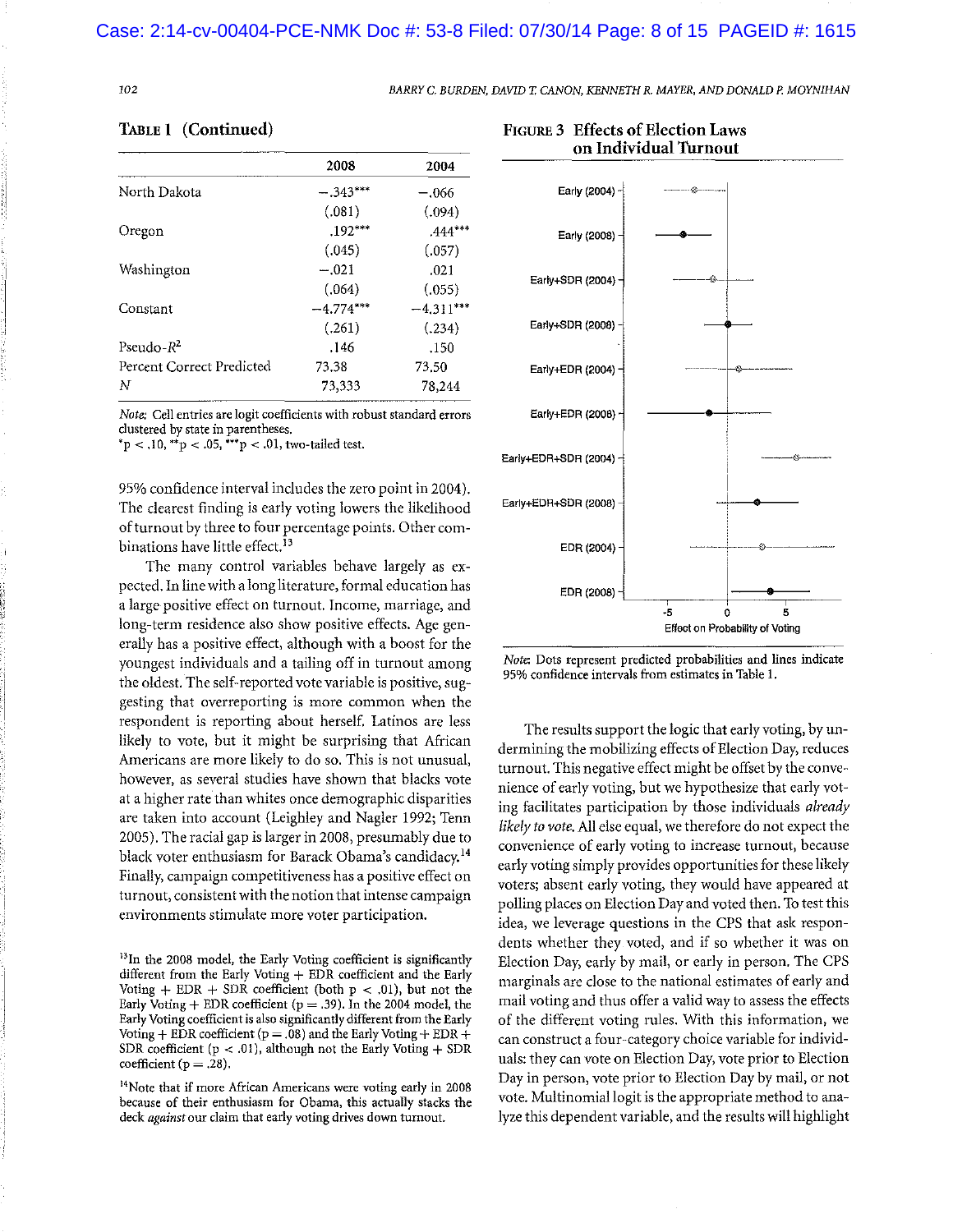the effect of the independent variables on the specific choices that voters and nonvoters make. The results of our application, using the same independent variables as in the basic individual-level model above, are reported in Table 2. In the model, the reference (i.e., excluded) category is voting on Election Day, so all coefficients are interpreted relative to traditional Election Day balloting.

The results show that states with some form of early voting in place have higher proportions of those who do not vote. The primary coefficients we are interested in for this model are those that we know indicate a higher likelihood of voting, based on existing research, such as age, education, and income. As Table 2 shows, the coefficients for these variables are all negative in the "did not vote" column but positive in two "voted early" columns, telling us that early voters score higher on these dimensions. The CPS results therefore suggest that early voters comprise a population that, based on demographics, is more likely to vote than the population of voters that cast their ballots on Election Day. Most notable is this: in states with early voting, even combined with other election laws, people are simply less likely to vote. This result holds for both 2004 and 2008.

Next, we replicated our models using data preprocessed with a matching method. This approach allows us to consider the various voting administrative practices as analogous to a "treatment" effect applied to individuals. We separate our observations into two categories, those in states with early voting—our treatment—and those in states with no convenience voting at all—our control. This is necessary to ensure that our results are not affected by other voting laws. Ideally this severs the connection between the demographic characteristics and early voting, essentially creating a random experiment. Comparing the average treatment effect gives us a good estimate of the effect of, in this case, early voting. Details of the matching process, including balance statistics, may be found in the supplemental information.

We show the logistic regression results in Table 3 and stress that we are comparing early voting states to those states with no forms of convenience voting. These results confirm our basic result that early voting depresses turnout, with an effect of  $-3.3$  percentage points in 2004 and  $-7.2$  percentage points in 2008.<sup>15</sup>

The rest of the variables behave as expected. For example, in both years turnout is more likely among the educated, older people, those who are married, African Americans, and those with higher incomes. The one exception is the competitiveness variable, which shows a negative effect on turnout. However, the estimated effects are tiny and reach significance because of the large sample size. More importantly, the analysis demonstrates that the negative effects of early voting on individuals are not specification dependent.

# County-Level Regression Analysis

To further replicate our analysis, we analyze county-level aggregate turnout data. Here the dependent variable is turnout in the 2004 and 2008 presidential elections as a percentage of the voting-age population. The "votingeligible population" would be a preferable measure, but it is not available at the county level. As in the first individual-level model, the key explanatory variables are dichotomous indicators for each of the five configurations of voting rules. As in the individual models, the control variables include other election laws, an array of demographics, and a measure of competitiveness. Demographic controls at the county level include the percent African American and Hispanic, median income, percentage of adults with bachelor's degrees, percentage 65 or older, total population, and population density. The results are weighted by county population to overcome the heteroskedasticity caused by the wide range in county populations.

The full ordinary least squares (OLS) results are presented in Table A3 in the supplemental information. On its own, the effect of early voting is negative in both models, but significant only in 2008. As other research has suggested, EDR by itself appears to increase turnout by several points. The depressive effects of early voting are helped minimally by SDR, but much more by EDR or the combination of both forms of one-stop. shopping. This combination would seem to encourage both stimulation of new voters and retention of regular voters. Most of the other variables-ranging from demographics to campaign competitiveness-operate as expected. There is some variation between the results of the individual model in Table I, which is to be expected because the models are estimating different quantities: the percentage turnout in a county versus the probability that an individual votes. Nonetheless, there is evidence in both datasets that EDR increases turnout and that early voting lowers turnout.

We enhance this basic analysis in two ways. First, we conduct a "dose-response" analysis. Stepping away from the dichotomous coding for the presence or absence of state laws, the logic of this approach is that our confidence in the causal effects will be greater if more of a particular variable (dose) produces a larger effect (response). If our theory is correct, these models will

<sup>&</sup>lt;sup>15</sup>The dummy variable for North Dakota drops out because there were no observations from that state in the matched sample.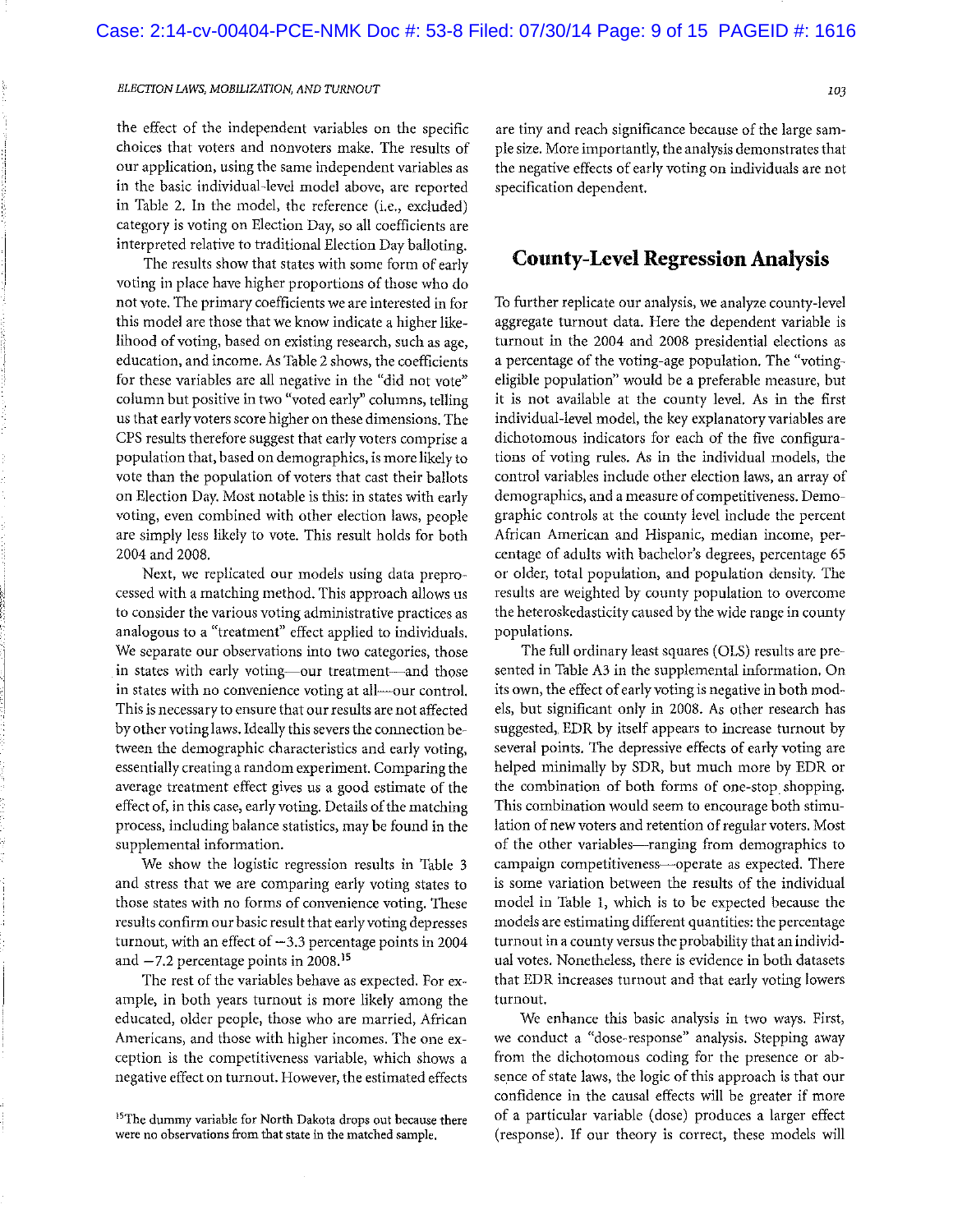|                              | Did Not Vote        |            | Voted Early in Person |            | Voted Early by Mail |            |
|------------------------------|---------------------|------------|-----------------------|------------|---------------------|------------|
|                              | 2008                | 2004       | 2008                  | 2004       | 2008                | 2004       |
| <b>Early Voting</b>          | .509***             | $.353***$  | $2.251***$            | 2.200***   | $1,150***$          | $1.048***$ |
|                              | (.102)              | (.083)     | (.456)                | (.597)     | (.403)              | (.271)     |
| Early Voting + SDR           | $.382***$           | $.269*$    | 1.974***              | $1.701**$  | 1.875***            | $1.670***$ |
|                              | (.097)              | (.154)     | (.507)                | (.760)     | (.482)              | (.509)     |
| Early Voting + EDR           | $.391*$             | .115       | $2.081***$            | 1,846***   | $1.523***$          | 1.208***   |
|                              | (.162)              | (.136)     | (478)                 | (.587)     | (.423)              | (.302)     |
| Early Voting $+$ EDR $+$ SDR | .168                | $-.139$    | $2.051***$            | $1.676***$ | $1.401***$          | $1.274***$ |
|                              | (.102)              | (.104)     | (.472)                | (.561)     | (.338)              | (.309)     |
| $\rm EDR$                    | $-.141$             | $-.139$    | $-250$                | $-.009$    | $-.231$             | $-081$     |
|                              | (.089)              | (.104)     | (474)                 | (.665)     | (.467)              | (.350)     |
| Other Election Laws          |                     |            |                       |            |                     |            |
| 30-Day Registration Close    | .135                | $.168*$    | .441                  | .693       | $-.420$             | $-.086$    |
|                              | (.083)              | (.092)     | (.285)                | (.461)     | (.342)              | (.257)     |
| ID Requirement               | .081                | .080       | $-.361$               | .032       | .956**              | .947***    |
|                              | (.091)              | (.084)     | (.455)                | (.639)     | (.345)              | (.219)     |
| Demographics                 |                     |            |                       |            |                     |            |
| Education                    | $-.552***$          | $-.597***$ | $.196***$             | $.166***$  | $.172***$           | $152***$   |
|                              | (.023)              | (.023)     | (.028)                | (.025)     | (.027)              | (.024)     |
| African American             | $-.662***$          | $-.475***$ | $.537***$             | $-.428***$ | $-.317***$          | $-.622***$ |
|                              | (.069)              | (.070)     | (.142)                | (.144)     | (.114)              | (.101)     |
| Hispanic                     | .050                | $.135***$  | .054                  | .208       | $-.044$             | $-.130$    |
|                              | (.129)              | (.047)     | (.163)                | (.183)     | (.165)              | (.086)     |
| Self-Reported Vote           | $-.839***$          | $-.665***$ | .035                  | .036       | $-.085**$           | $-.180***$ |
|                              | (.030)              | (.025)     | (.027)                | (.034)     | (.037)              | (.031)     |
| Naturalized Citizen          | $1.024***$          | 1.296***   | $-.070$               | .052       | ,050                | $.864***$  |
|                              | (.185)              | (.152)     | (.318)                | (.377)     | (.164)              | (.251)     |
| Naturalized 10+ Years        | $-.454***$          | $-.621***$ | $-.145$               | $-.059$    | .044                | $-.839***$ |
|                              | (.171)              | (.137)     | (.270)                | (.395)     | (.194)              | (.255)     |
| Married                      | $-.462***$          | $-.526***$ | $-.044$               | $-.033$    | $-.182***$          | $-.263***$ |
|                              | (.028)              | (.029)     | (.055)                | (.063)     | (.052)              | (.052)     |
| Residence 1 Year             | $-331***$           | $-.380***$ | $-.265***$            | $-.115*$   | $-.217***$          | $-\;017$   |
|                              | (.038)              | (.036)     | (.051)                | (.061)     | (.053)              | (.076)     |
| income                       | $-.077***$          | $-.080***$ | $.030***$             | ,013       | ,021**              | .011       |
|                              | (.004)              | (.003)     | (.009)                | (.010)     | (.008)              | (.007)     |
| Female                       | $-.116***$          | $-.101***$ | $.096***$             | .023       | $.147***$           | $.047*$    |
|                              | (.018)              | (.013)     | (.031)                | (.031)     | (.024)              | (.026)     |
|                              | $-.019***$          | $-.025***$ | $.019***$             | $.022**$   | $.032**$            | $.032***$  |
| Age                          | (.002)              | (.001)     | (.002)                | (.002)     | (.003)              | (.002)     |
|                              | $-.270***$          | $-.327***$ | .297***               | $.397***$  | .952***             | $1.132***$ |
| Age 18-24                    |                     | (.040)     |                       |            | (.144)              | (.147)     |
|                              | (.043)<br>$.196***$ | $0.188***$ | (.102)                | (.090)     | $.324***$           | $.284***$  |
| Age over 75                  |                     |            | $-.117$               | $-.376***$ |                     |            |
|                              | (.061)              | (.052)     | (.076)                | (.062)     | (.094)              | (.067)     |
| State Electoral Factors      |                     |            |                       |            |                     |            |
| Campaign Competitiveness     | $-.006$             | $-.002$    | .040                  | .012       | .005                | $.018*$    |
|                              | (.005)              | (.004)     | (.025)                | (.018)     | (.013)              | (.011)     |

# TABLE2 Multinomial Logit of Election Laws on Individual Turnout

(Continued)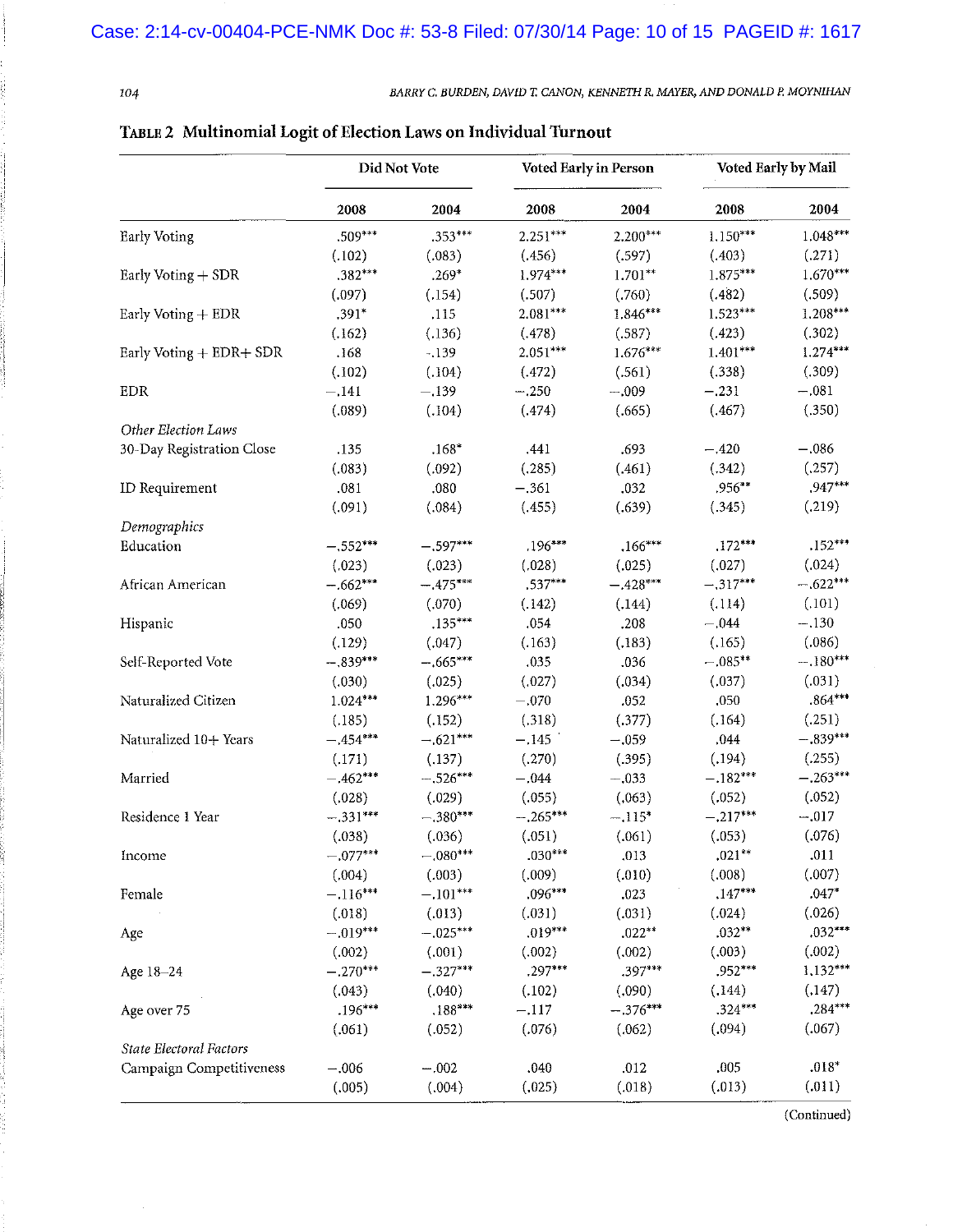*ELECTION LAWS, MOBILIZATION, AND TURNOUT 105* 

|                           | Did Not Vote |            | <b>Voted Early in Person</b> |             | Voted Early by Mail |             |
|---------------------------|--------------|------------|------------------------------|-------------|---------------------|-------------|
|                           | 2008         | 2004       | 2008                         | 2004        | 2008                | 2004        |
| South                     | $.236***$    | .139       | 1.289***                     | 1.326***    | $-.592$             | $-.649$     |
|                           | (.115)       | (.098)     | (.343)                       | (.461)      | (.380)              | (.238)      |
| North Dakota              | $.224*$      | $-.005$    | .085                         | .177        | $-.932$             | $-.689*$    |
|                           | (.119)       | (.120)     | (.358)                       | (.825)      | (.391)              | (.347)      |
| Oregon                    | $1.927***$   | $2.091***$ | $1.070**$                    | $1.824***$  | 5,195***            | 5.858***    |
|                           | (.081)       | (.073)     | (.458)                       | (.592)      | (.302)              | (.230)      |
| Washington                | $1.497***$   | $.918***$  | $.809*$                      | .292        | $3.528***$          | 3.788***    |
|                           | (.087)       | (.074)     | (.450)                       | (.579)      | (.409)              | (.229)      |
| Constant                  | 3.909***     | 3.884***   | $-8.997***$                  | $-7.423***$ | $-5.683***$         | $-6.927***$ |
|                           | (.433)       | (.309)     | (1.907)                      | (1.559)     | (1.135)             | (1.014)     |
| Pseudo- $R^2$             | .169         | .167       |                              |             |                     |             |
| Percent Correct Predicted | 58.24        | 63.23      |                              |             |                     |             |
| N                         | 73,183       | 78,139     |                              |             |                     |             |

### TABLE2 (Continued)

i

 $\mathbf{I}$ 

*Note:* Reference category is voting on Election Day. Cell entries are multinomiallogit coefficients with robust standard errors clustered by state in parentheses.

 $*$ p < .10,  $*$  $*$ p < .05,  $*$  $*$  $*$ p < .01, two-tailed test.

show that longer early voting periods decrease turnout, whereas longer SDR windows will increase turnout. Table 4 presents another version of the 2008 county turnout model. Instead of including dummy variables for each set of election laws, two new variables measure the *number of days* that early voting and SDR were available. We estimate models with these variables entered separately and simultaneously. In all specifications, the results show that a longer window increases turnout in the case of SDR but decreases it in the case of early voting. The estimates suggest that an additional 10 days of early voting decreases voter turnout by about a percentage point while an additional 10 days of SDR increases turnout by about 2.5 points. These results hold whether the window length variables are entered separately or simultaneously into the model. Control variables continue to perform largely as expected.

Second, to address concerns about endogeneity most directly, we estimate difference-in-difference models on the county aggregate data. Such models are frequently employed for research of this type in which policy interventions thought to influence political behavior might be shaped in part by that behavior (Bowler, Brockington, and Donovan 2001; Erikson and Minnite 2009; Giammo and Brox2010; Hanmer 2009; Leighley and Nagler 2009). Its key strength is its identification through a pre-post, within-subjects comparison of "treatment" and "control" groups. It alleviates concerns about endogeneity by modeling how changes in an outcome (turnout) are affected by changes in a treatment (early voting). In the short term, it is unlikely that such policy innovations are endogenous, and any inherent differences in turnout among states are factored out automatically by design, removing the concern that some unmeasured variables could be responsible for the observed relationship. <sup>16</sup>

We regress the change in turnout between 2008 and 2004 on the changes in early voting and EDRlaws between those same two years. One limitation of this approach is that only three of the five combinations of laws were altered between 2004 and 2008. Fortunately, early voting was among them.<sup>17</sup> Note also that in the aggregate, this comparison actually works against our hypothesis. Both early voting and overall turnout increased between the two elections.

Table 5 displays three specifications of the differencein-difference model Column I displays the simplest version with no control variables. Column II adds a control for a key variable, the change in campaign

<sup>16</sup>An even more powerful approach would track jurisdictions over a longer period of time. Funk (2010) is able to do a longitudi*nal* analysis in her study of postal voting in Switzerland. Some studies suggest that initial effects of election laws vary over time (Ansolabehere and Konisky 2006; Giammo and Brox 2010).

<sup>&</sup>lt;sup>17</sup>Note that for all three combinations of laws, we are measuring the effects of adoption because no state repealed any of these practices between 2004 and 2008. A concern is that few states actually changed their election laws during this period, providing less than ideal statistical leverage. In particular, for the three-way combination of early voting, EDR, and SDR, only one state (New Jersey, with 21 counties) moved, lowering our confidence in that estimated effect. The early voting effect is based on new laws in three states (a total of 290 counties).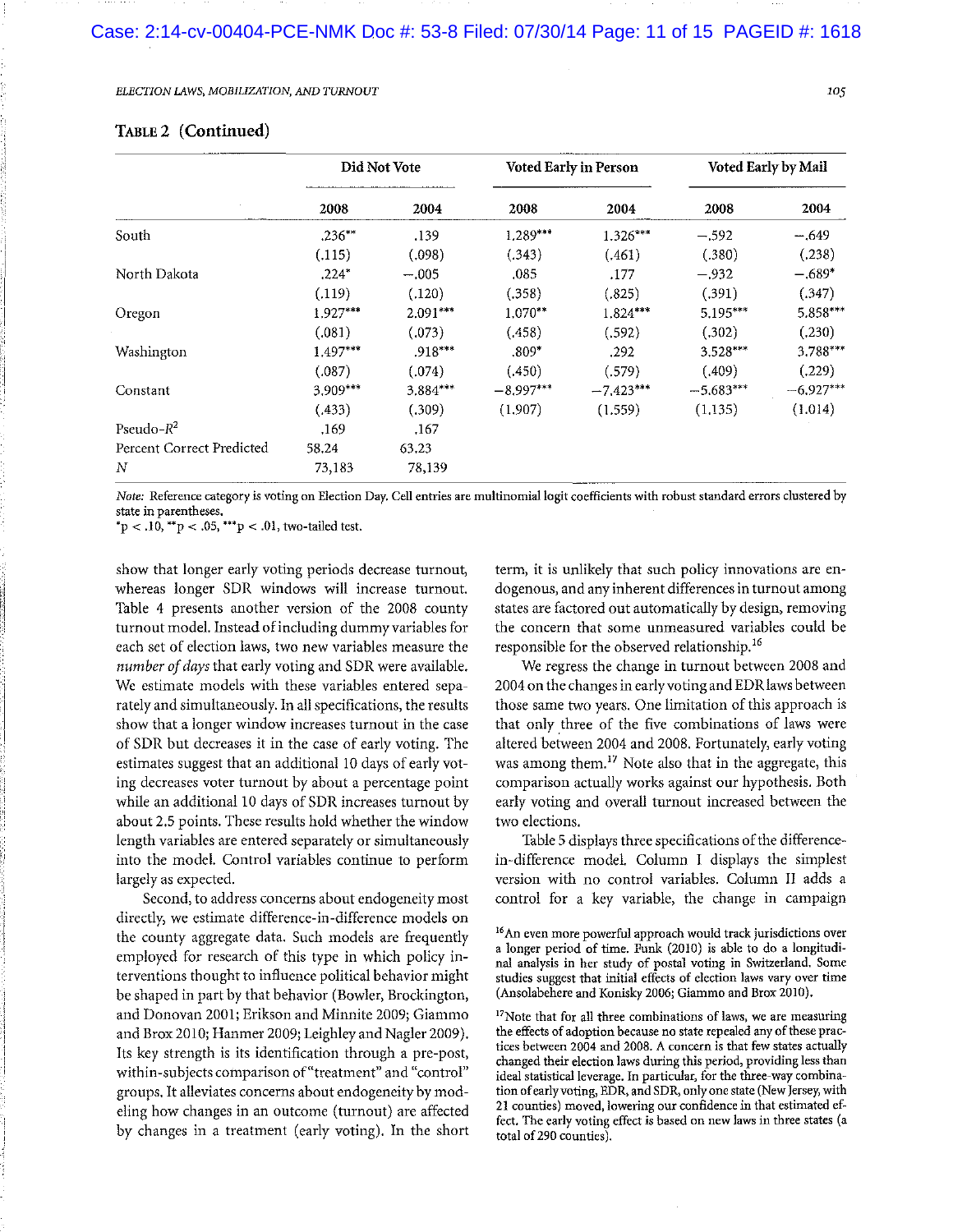#### *106 BARRY* C, *BURDEN, DAVID T. CANON, KENNETH R. MAYER, AND DONALD P. MOYNIHAN*

### TABLE3 Individual-Level Effects of Early Voting TABLE4 Regression Estimates of Early Voting and SDR Windows on County Turnout in2008

|                                 | 2008        | 2004        |                                                                                    |                     |             |             |
|---------------------------------|-------------|-------------|------------------------------------------------------------------------------------|---------------------|-------------|-------------|
| <b>Early Voting</b>             | $-.227***$  | $-.159**$   |                                                                                    | <b>Early Voting</b> | <b>SDR</b>  | Both        |
|                                 | (.058)      | (.061)      | <b>Early Voting</b>                                                                | $-.077*$            |             | $-.125***$  |
| Other Election Laws             |             |             | Window (in days)                                                                   | (.042)              |             | (.027)      |
| 30-Day Registration Close       | $-.159**$   | $-135$      | SDR Window                                                                         |                     | $.230***$   | $.280***$   |
|                                 | (.066)      | (.088)      | (in days)                                                                          |                     | (.054)      | (.049)      |
| ID Requirement                  | $-.005$     | .121        | Other Election Laws                                                                |                     |             |             |
|                                 | (.067)      | (.078)      | 30-Day Registration                                                                | $-1.798$            | $-.760$     | $-.714$     |
| Demographics                    |             |             | Close                                                                              | (1.2508)            | (1,140)     | (.949)      |
| Education                       | .588***     | $.634***$   | ID Requirement                                                                     | $-1.065$            | .781        | 1.198       |
|                                 | (.025)      | (.027)      |                                                                                    | (1.396)             | (1.242)     | (1.074)     |
| African American                | $.727***$   | $.369***$   | Demographics                                                                       |                     |             |             |
|                                 | (.070)      | (.081)      | Percent African                                                                    | .051                | $.076***$   | $.076***$   |
| Hispanic                        | $-.113$     | $-.115*$    | American                                                                           | (.032)              | (.030)      | (.028)      |
|                                 | (.105)      | (.060)      | Percent Hispanic                                                                   | $-.289***$          | $-.292***$  | $-.268***$  |
| Self-Reported Vote              | $.857***$   | $.651***$   |                                                                                    | (.035)              | (.044)      | (.034)      |
|                                 | (.037)      | (.032)      | Median Income                                                                      | $,125**$            | $.141**$    | $.152***$   |
| Naturalized Citizen             | $-1.180***$ | $-1.244***$ | (in 1,000s)                                                                        | (.048)              | (.055)      | (.052)      |
|                                 | (.128)      | (.204)      | Percent College                                                                    | $.257***$           | $,267***$   | .255***     |
| Naturalized 10+ Years           | $.547**$    | $.668***$   | Graduates                                                                          | (.052)              | (.048)      | (.050)      |
|                                 | (.174)      | (.186)      | Percent 65 or Older                                                                | .255**              | $.356***$   | $.323***$   |
| Married                         | $.425***$   | $.481***$   |                                                                                    | (.102)              | (.087)      | (.083)      |
|                                 | (.032)      | (.036)      | Population                                                                         | $-.034$             | $-.059$     | $-.051$     |
| Residence 1 Year                | $.312***$   | $.362***$   | (in 100,000s)                                                                      | (.030)              | (.040)      | (.036)      |
|                                 | (.045)      | (.044)      | Population Density                                                                 | $-0003***$          | $-.0002***$ | $-.0002***$ |
| Income                          | $.086***$   | .085***     |                                                                                    | (.00004)            | (.00003)    | (.00003)    |
|                                 | (.004)      | (.004)      | <b>State Electoral Factors</b>                                                     |                     |             |             |
| Female                          | $.166***$   | $.107***$   | Campaign                                                                           | $,350***$           | $,246***$   | .299***     |
|                                 | (.021)      | (.018)      | Competitiveness                                                                    | (.072)              | (.068)      | (.058)      |
| Age                             | $.025***$   | .031        | South                                                                              | $-3.636***$         | $-3.091**$  | $-3,703***$ |
|                                 | (.001)      | (.018)      |                                                                                    | (1.151)             | (1.215)     | (1,024)     |
| Age 18-24                       | .384***     | .484***     | North Dakota                                                                       | $-2,828$            | $-4,038**$  | $-5.227***$ |
|                                 | (.041)      | (.045)      |                                                                                    | (1.920)             | (1,661)     | (1.493)     |
| Age over 75                     | $-.099$     | $-.165**$   | Oregon                                                                             | 2,527**             | 5,257***    | 5,898***    |
|                                 | (.067)      | (.059)      |                                                                                    | (.980)              | (.793)      | (.840)      |
| <b>State Electoral Factors</b>  |             |             | Washington                                                                         | 3.152**             | 4.205***    | 4.614***    |
| <b>Campaign Competitiveness</b> | $-.010**$   | $-.0014***$ |                                                                                    | (1.569)             | (1.537)     | (1.304)     |
|                                 | (.004)      | (.003)      | Constant                                                                           | 20.663***           | 23.257***   | 20.180***   |
| South                           | $-.057$     | $-.093$     |                                                                                    | (5.869)             | (4.907)     | (4.531)     |
|                                 | (.071)      | (.122)      | $R^2$                                                                              | .677                | .701        | .723        |
| Oregon                          | $-.125**$   | $.506***$   | Ν                                                                                  | 3,108               | 3,108       | 3,108       |
|                                 | (.056)      | (.058)      |                                                                                    |                     |             |             |
| Washington                      | $-.068$     | .071        | Note: Cell entries are OLS regression estimates with robust standard               |                     |             |             |
|                                 | (.059)      | (.057)      | errors clustered by state in parentheses. Estimates are weighted by<br>population. |                     |             |             |
| Constant                        | $-4,685***$ | $-3.99***$  | $*p < .10, **p < .05, ***p < .01,$ two-tailed test.                                |                     |             |             |
|                                 | (.322)      | (.214)      |                                                                                    |                     |             |             |
| Pseudo- $R^2$                   | .151        | .152        |                                                                                    |                     |             |             |

Percent Correctly Predicted 73.48 72.85 competitiveness. Column III is the richest specification 50,481 47,553 that includes change in several election laws, an indicator *Note:* Cell entries are logit regression estimates with robust standard for whether a simultaneous U.S. Senate race took place, errors clustered by state in parentheses. errors clustered by state in parentheses.<br>  $\angle p$  < .10,  $\angle p$  < .10,  $\angle p$  < .10,  $\angle p$  < .10,  $\angle p$  < .10,  $\angle p$  < .10,  $\angle p$  < .10,  $\angle p$  < .10,  $\angle p$  < .10,  $\angle p$  = .10,  $\angle p$ allow the change in turnout (i.e., slope of change) to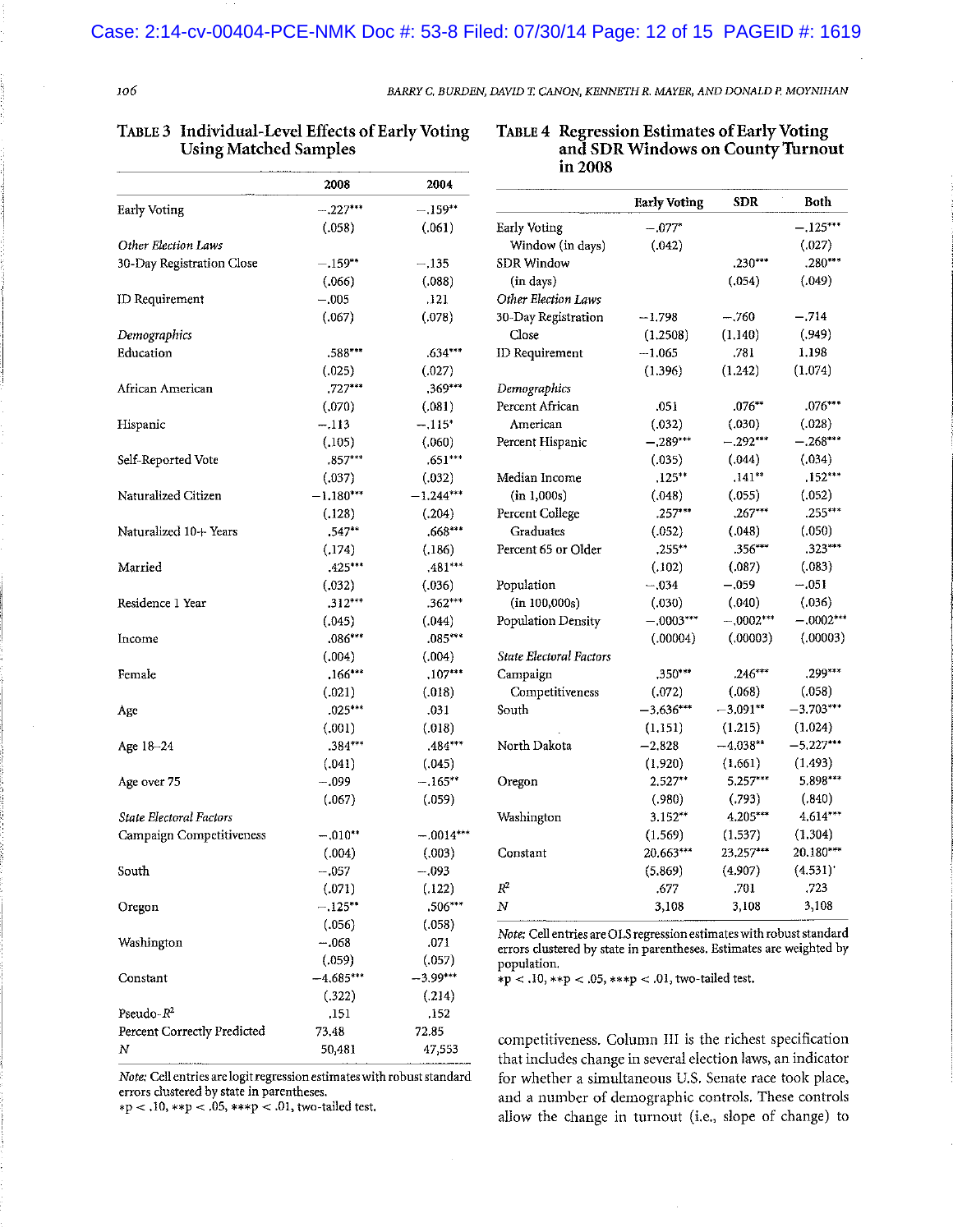|                                | I           | п           | ш            |
|--------------------------------|-------------|-------------|--------------|
| ∆Early Voting                  | $2,694***$  | 2,099***    | $-2,699***$  |
|                                | (.618)      | (.620)      | (.508)       |
| $\Delta$ Early Voting + SDR    | .107        | .363        | $-.281$      |
|                                | (.259)      | (.287)      | (.369)       |
| $\Delta$ Early Voting + EDR    | $-3.853***$ | $-3.361***$ | $-1.839***$  |
| $+$ SDR                        | (.695)      | (.651)      | (.574)       |
| Other Election Laws            |             |             |              |
| ∆ID Requirement                |             |             | .433         |
|                                |             |             | (.340)       |
| Demographics                   |             |             |              |
| Percent African                |             |             | $.139***$    |
| American                       |             |             | (.009)       |
| Percent Hispanic               |             |             | $.024***$    |
|                                |             |             | (.005)       |
| Median Income                  |             |             | $.071***$    |
| (in 1,000s)                    |             |             | (.011)       |
| Percent College                |             |             | .009         |
| Graduates                      |             |             | (.012)       |
| Percent 65 or Older            |             |             | $-.007$      |
|                                |             |             | (.023)       |
| Population                     |             |             | .002         |
| (in 100,000s)                  |             |             | (.012)       |
| Population Density             |             |             | $-.00005***$ |
|                                |             |             | (.000016)    |
| <b>State Electoral Factors</b> |             |             |              |
| ∆Campaign                      |             | $.046***$   | $.031**$     |
| Competitiveness                |             | (.014)      | (.014)       |
| $\triangle$ Senate Race        |             |             | .042         |
|                                |             |             | (.136)       |
| Constant                       | $2.142***$  | $2.214**$   | $-3,097***$  |
|                                | (.114)      | (.125)      | (.581)       |
| $R^2$                          | .053        | .069        | ,405         |
| N                              | 3,109       | 3,108       | 3,108        |

### TABLE 5 County Difference-in-Difference Models

*Note:* Cell entries are linear regression coefficients with robust standard errors clustered by county in parentheses. Dependent variable and key independent variables are differenced. The same states held gubernatorial elections in 2004 and 2008, so this variable is not differenced. Wisconsin was the only state to change its closing date.

\*P < .10, \*\*P <.OS, \*\*\*P < .01, two-tailed test.

;-·i

vary depending on the population characteristics of the county. All three models use linear regression with standard errors clustered by county because each county is observed at two points in time. <sup>18</sup>

18This is the approach used in Milyo's (2007) study of voter ID's impact on turnout. While in the cross-sectional models above clustering was applied by state, in the difference-in-difference framework, state factors are held constant, so we apply clustering by county to account for correlated errors over time. If state clustering is used instead, the estimated effect of early voting is unaffected,

All three models show that in states that added early voting between 2004 and 2008, county turnout fell by two to three points. It is surprising that the combination of all three laws appears to decrease turnout in the first two models, but the magnitude of the effect declines with the fullest specification in the final column and, as noted, is based on only one state. In the fullest specification, early voting decreases county turnout by 2.7 percentage points. This estimate is remarkably similar to the cross-sectional results above, and we are therefore more confident about the causal nature of the effect.

*lOJ* 

# Conclusion

While we have offered evidence on differential effects of election laws on turnout and have proposed a theoretical explanation for why those effects occur, there is clearly a great deal for future research to consider. At the broadest level, the question of how the state shapes the exercise of the franchise is one of central interest to political science. We offer evidence that one of the most popular election reforms among state governments may inadvertently result in fewer voters at the polls and provide a theory to explain this counterintuitive result. Election reform has goals other than increasing turnout, including minimizing costs and administrative burden, but if policy makers wish to heighten voter participation, they would be wise to consider both the direct and indirect consequences of their actions. Typically, policy makers focus on the immediate effects that new laws have on the cost of voting but seldom consider how those compare to the secondary effects of mobilization, both strategic and nonstrategic. A related research question that deserves attention is whether partisan vote share and some demographic groups are affected more than others by these laws.

There is also need for more comprehensive evidence to illuminate the precise mechanisms for how early voting demobilizes voters. This would include analysis of campaigns' get-out-the-vote efforts, location of field offices, party transfers, and other efforts aimed at stimulating turnout.<sup>19</sup> If our claim is correct, mobilization efforts should diminish in battleground states with high levels of early voting when compared to competitive states in which a smaller percentage of the electorate has already voted. Broadening the conception of mobilization

but the standard errors do increase beyond the standard .OS level of significance.

<sup>&</sup>lt;sup>19</sup>Our cursory analysis of party transfers finds that national parties transferred less money into early voting states, even after controlling for competitiveness and other factors.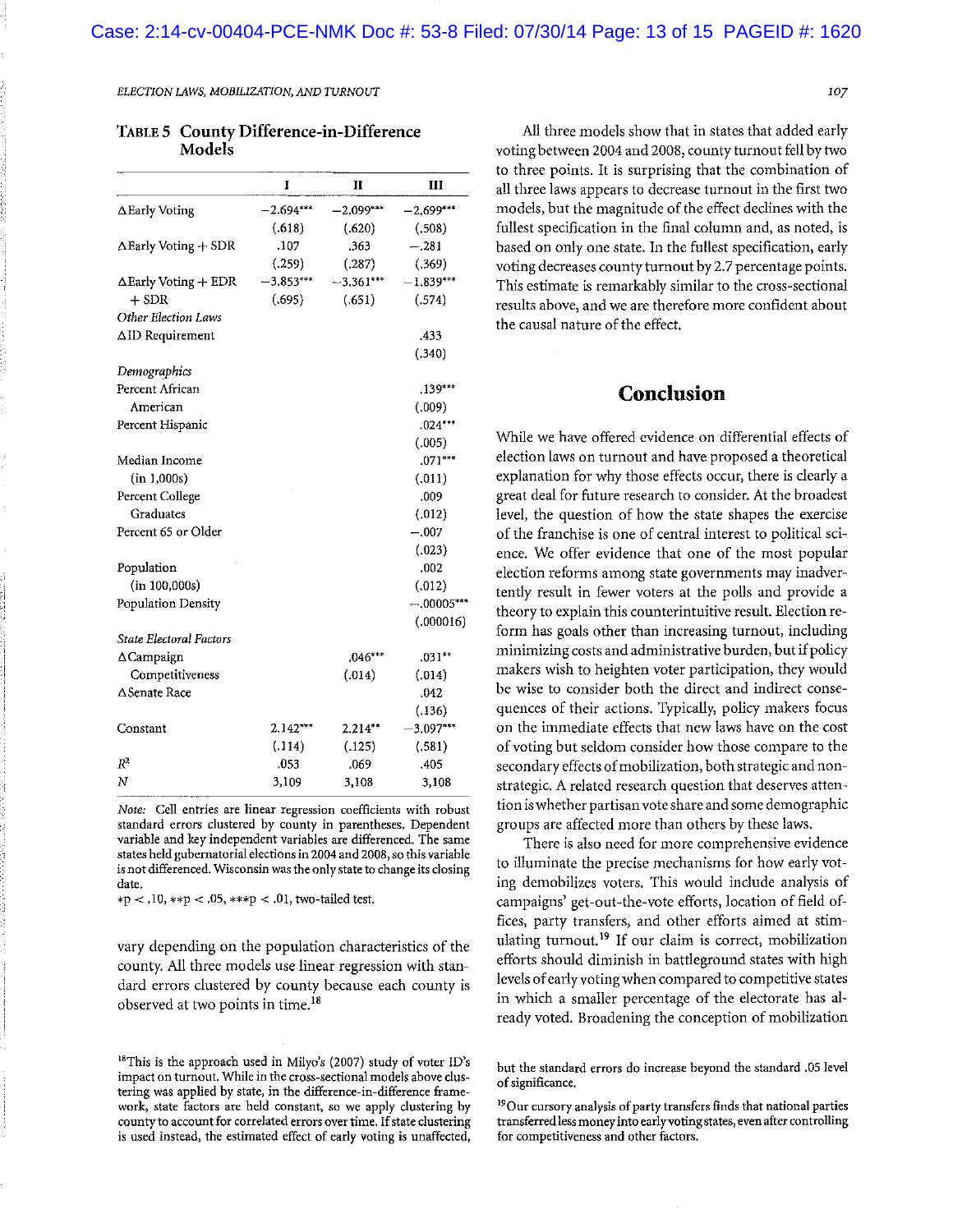to other, nonstrategic mechanisms such as local news coverage, actions by election administrators, discussion with friends and family, and other signs of Election Day activity should offer evidence of the degree to which the negative impact of early voting on turnout is driven by the civic nature of Election Day itself. Finally, while early voting has a negative effect on turnout in two quite different presidential elections, it is possible that its effect could be different in elections with lower turnout, such as midterms and off·cycle local elections. Future research should sort out this potential impact of early voting. There may be op· portunities for field experiments to provide additional leverage on these questions.

We have shown that election reforms cannot be studied in isolation. Instead, researchers must consider the different combinations of voting reforms as they actually appear in the states. This is the only way to capture the full effects of these complex and overlapping rules. Each policy instrument has the potential to shape the costs of voting both directly and indirectly, and these net effects are, surprisingly, sometimes negative.

Our unambiguous empirical claims are based on multiple data sources and methods: despite being a pop· ular election reform, early voting depresses net voter turnout. The only consistent way to increase turnout is to permit Election Day registration. Early voting reduces turnout by robbing Election Day of its stimulating ef· fects. This depressant effect is only partially offset if SDR is present or if EDR offers a vehicle for the last-minute mobilization of marginal voters. This result upends the conventional view that anything that makes voting easier will raise turnout.

# References

- Addonizio, Elizabeth M., Donald P. Green, and James M. Glaser. 2007. "Putting the Party Back into Politics: An Experiment Testing Whether Election Day Festivals Increase Voter Turnout." *PS: Political Science* & *Politics* 40( 4): 721-27,
- Alvarez, R. Michael, Delia Bailey, and Jonathan N. Katz. 2011. "An Empirical Bayes Approach to Estimating Ordinal Treatment Effects." *Political Analysis* 19(1): 20-31.
- Ansolabehere, Stephen, and David M. Konisky. 2006. "The Introduction of Voter Registration and Its Effect on Turnout." *Political Analysis* 14(1): 83-100.
- Arceneaux, Kevin, Thad Kousser, and Megan Mullin. 2012. "Get Out the Vote-by-Mail? A Randomized Field Experiment Testing the Effect of Mobilization in Traditional and Vote-by-Mail Precincts." *Political Research Quarterly* 65( 4): 882-94.
- Berinsky, Adam J, 2005. "The Perverse Consequences of Electoral Reform in the United States." *American Politics Research*  33(4): 471-91.
- Bond, Robert M., Christopher J. Fariss, Jason *].* Jones, Adam D. I. Kramer, Cameron Marlow, James E. Settle, and James

H. Fowler. 2012. "A 61-Million-Person Experiment in Social Influence and Political Mobilization." *Nature489(7415):*  295-98.

- Bowler, Shaun, David Brockington, and Todd Donovan. 2001. "Election Systems and Voter Turnout: Experiments in the United States." *Journal of Politics* 63(3): 902-15.
- Brians, Craig Leonard, and Bernard Grofman. 2001. "Election Day Registration's Effect on U.S. Voter Turnout." Social Science Quarterly 82( 1): 170-83.
- Election Assistance Commission. 2009a. *The Impact of the National Voter Registration Act of 1993 on the Administration o[ Elections for Federal Office 2007-2008: A Report to the 111<sup>th</sup> Congress.* Washington, DC: U.S. Election Assistance Commission.
- Election Assistance Commission. 2009b. *2008 Election Administration and Voting Survey: A Summary of Key Findings* Washington, DC: U.S. Election Assistance Commission.
- Erikson, Robert S., and Lorraine C. Minnite. 2009. "Modeling Problems in the Voter Identification-Voter Turnout Debate.' *Election Law Journal8(2):* 85-101.
- Fenster, Mark J, 1994. "The Impact of Allowing Day of Registration Voting on Turnout in U.S. Elections from 1960 to 1992." *American Politics Research* 22(1): 74-87.
- Fitzgerald, Mary. 2005. "Greater Convenience but Not Greater Turnout: The Impact of Alternative Voting Methods on Electoral Participation in the United States." *American Politics Research* 33(6): 842-67.
- Fortier, John C. 2006. *Absentee and Early Voting; Trends, Promises, and Perils.* Washington, DC: American Enterprise Institute Press.
- Freedman, Paul, Michael Franz, and Kenneth Goldstein. 2004. "Campaign Advertising and Democratic Citizenship." *American Journal of Political Science* 48(4): 723-41.
- Funk, Patricia. 2010. "Social Incentives and Voter Turnout: Evidence from the Swiss Mail Ballot System." *Journal of the European Economic Association* 8(5): 1077~1103.
- Gerber, Alan S,, Donald P. Green, and Christopher W. Larimer. 2008. "Social Pressure and Voter Turnout: Evidence from a Large-Scale Field Experiment." *American Political Science Review* 102( 1 ): 33-48.
- Giammo, Joseph D., and Brian J, Brox. 2010. "Reducing the Costs of Participation: Are States Getting a Return on Early Voting?" *Political Research Quarterly* 63(2): 295-303.
- Green, Donald P., and Alan S. Gerber. 2008. *Get Out the Vote: How to Increase Voter Turnout.* 2nd ed. Washington, DC: Brookings Institution Press.
- Gronke, Paul, Eva Galanes-Rosenbaum, and Peter A. Miller. 2007. "Early Voting and Turnout." *PS: Political Science and Politics* 40( 4): 639-45.
- Gronke, Paul, Eva Galanes-Rosenbaum, Peter A. Miller, and Daniel Toffey. 2008. "Convenience Voting." *Annual Review of Political Science* 11: 437-55.
- Hanmer, Michael J, 2009. *Discount Voting: Voter Registration Reforms and Their Effects.* New York: Cambridge University Press.
- Hershey, Marjorie Randon. 2009. "What We Know about Voter-ID Laws, Registration, and Turnout." *PS: Political Science* & *Politics* 42( 1): 87-91.
- Highton, Benjamin. 2004. "Voter Registration and Turnout in the United States." *Perspectives on Politics* 2(3): 507-15.